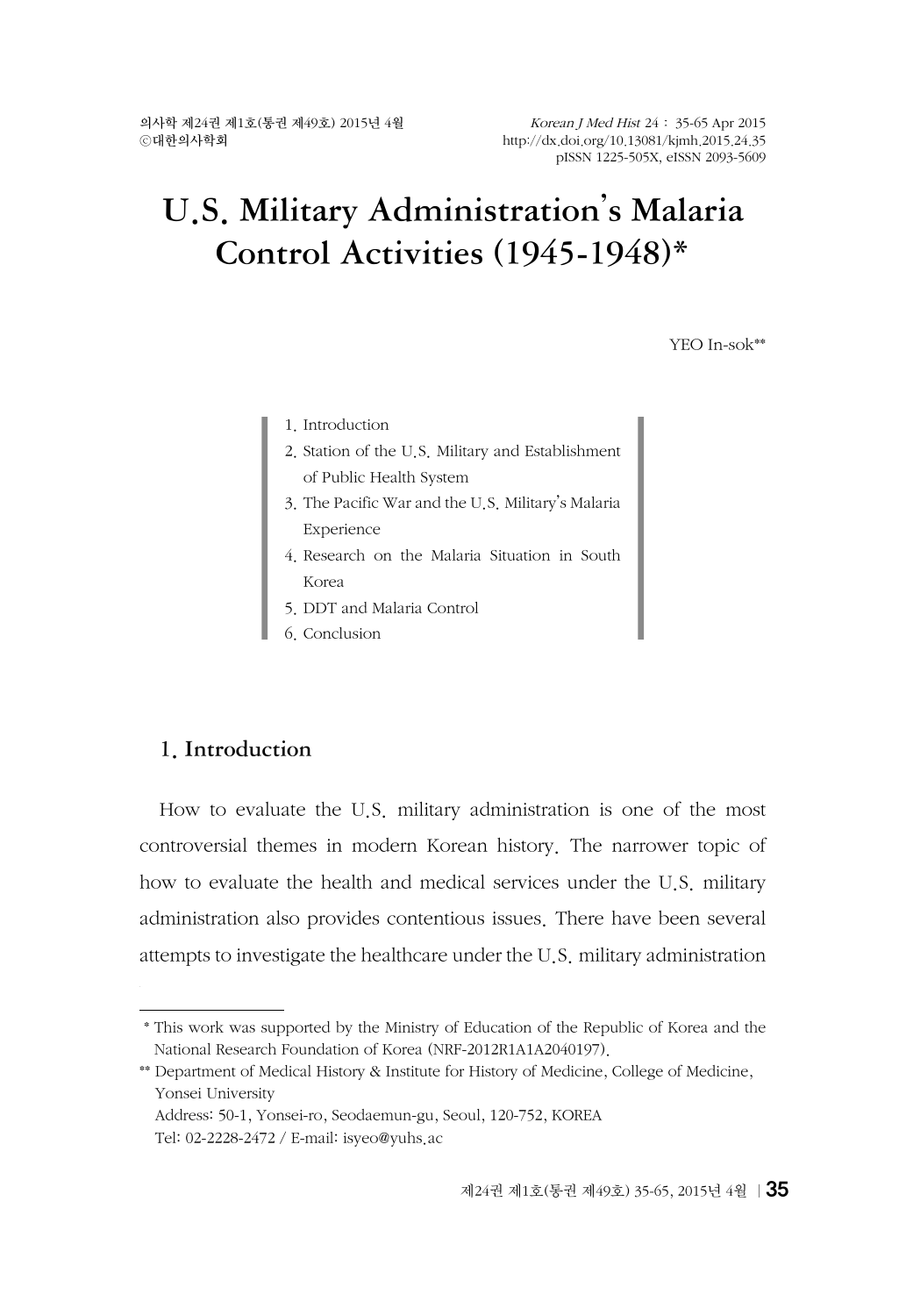as a movement of criticism and self-reflection on the fact that research on modern medical history in Korea thus far has been excessively focused on the opening port era and the Japanese colonial period. Evaluation of the healthcare services under the U.S. military administration is largely divided into two opposing opinions.

One school looks at the military administration's medical system rather negatively, arguing that the medical system centered on public healthcare during the Japanese colonial period was transformed to the American private healthcare system during this period under the U.S. military administration (Shin, 2000: 231). On the other hand, there are several positive viewpoints arguing that the health and medical system, which was controlled and functioned within a frame of police works during the Japanese colonial period, could eventually settle as an independent field during the U.S. military administration (Kim, 2011: 34). They regard the period as the one in which the public health system was able to be established based on a new concept. Despite such contradicting evaluations, they agree that the framework of the current Korean healthcare system was fundamentally built during the U.S. military administration.

The several studies that have been done on the medical system under the U.S. military administration thus far have mostly focused on the health and medical system and relevant policies along with leading figures during that period (Shin & Seo, 2013: 196-206). Regulations and policies deserve research priority in that they provide the most fundamental framework for a certain field's activities. However, the fact that a certain rule existed and whether it actually functioned well are two completely different matters. It is difficult to evaluate the actual situation only depending on the existence of a certain rule. Hence, it is necessary to show how a given problem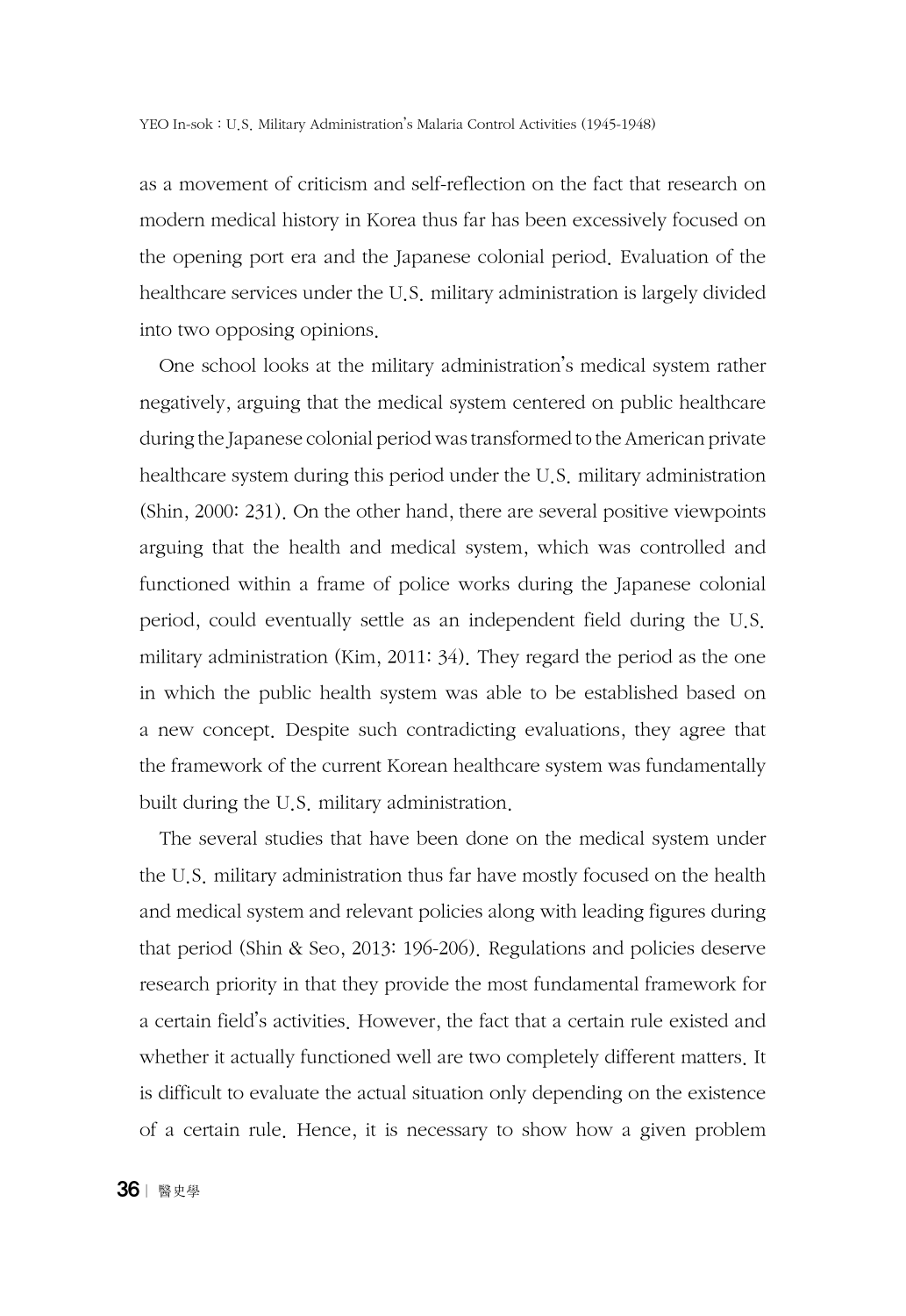was actually solved by the existing regulation and organization or how they failed to do so, in order to clearly understand the actual situation surrounding the U.S. military administration's health and medical services. Accumulating the cases on the success and failure of such problem solving will enable us to decide whether the regulation and organization actually functioned effectively. So far, very little has been done concerning the control of a specific health problem under the U.S. military administration, and this is indeed what this paper attempts to address. This paper attempts to investigate the anti-malaria activities initiated by the U.S. military.

Here, a question might emerge regarding why malaria was chosen among a number of infectious diseases in this paper. One of the answers to this question is that it was the most widely spread disease at the time and hence the most problematic disease for army forces in battlefields. In fact, the greatest threat to the U.S. military in Japan and the Pacific region during the World War II was not the Japanese army but malaria. Hence, the U.S. military labored to prevent and control malaria throughout the war and, as a result, it accumulated a substantial amount of experience and knowledge on it. These experiences were extremely helpful in controlling malaria in the U.S. military's occupied territories such as Japan and Korea after the end of the war. Hence, the malaria case provides examples where the experience and knowledge accumulated during the war helped to solve subsequent health problems in the occupied territories.

Moreover, the usage of DDT is to be discussed here. DDT, which is one of the most problematic materials developed by human beings, began to spread broadly at the end of World War II. DDT used as a pesticide was effective not only in killing mosquitos that carry malaria, but also in killing a vector of another problematic disease, typhus. As such, the usage of DDT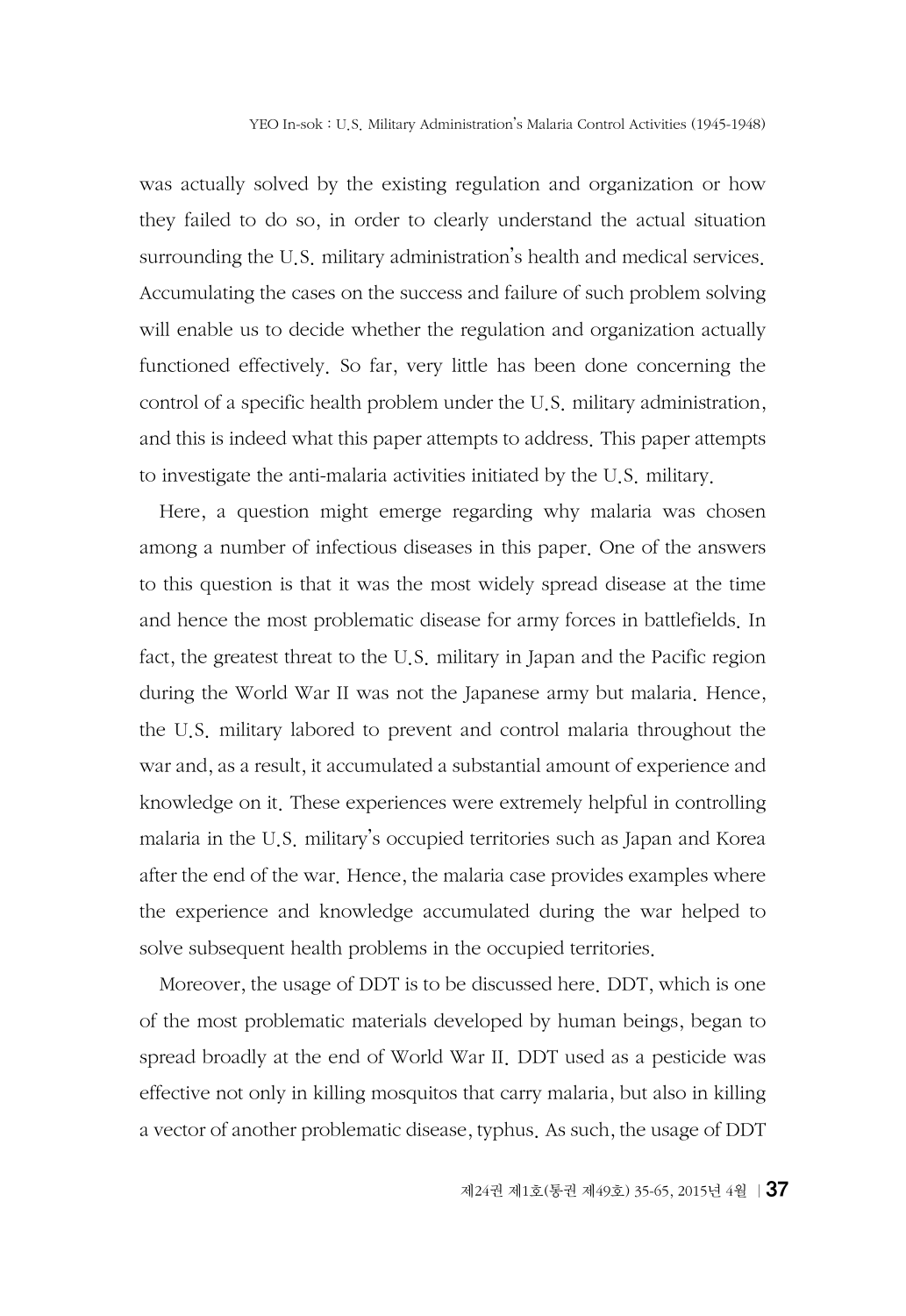dramatically changed the control of malaria. Hence, anti-malaria activities during the military administration will provide some cases that reveal how DDT was actually used.

# 2. Station of the U.S. Military and Establishment of Public Health System

The U.S. military stationed in South Korea after the end of the Second World War ran the military administration before the establishment of independent government in Korea. Due to the characteristics of the military administration, the maintenance of public order was given first priority, while the field of health and medical services received relatively little attention. However, the spread of various infectious diseases can cause social unrest and the diseases' prevalence in the field can also become contagious to the occupation forces of the U.S. military. Hence, it was necessary to build a health and medical services system that focuses on prevention of infectious diseases. For this purpose, knowing the current situation of the health and medical services in South Korea was a prior task.

The U.S. military, which was completely ignorant about the South Korean situation at the beginning of the stationing, first had to obtain information about the situation from local people. In addition to the simple collection of information, the help and participation from the locals were essential in future ruling. The term "locals" here not only refers to Koreans, but also includes Japanese who have been ruling Korea for the past 35 years. From a viewpoint of the U.S. military, who had to launch a new government by taking over the sovereign of South Korea, assistance from the Japanese who have been ruling the peninsula was critical, rather than support from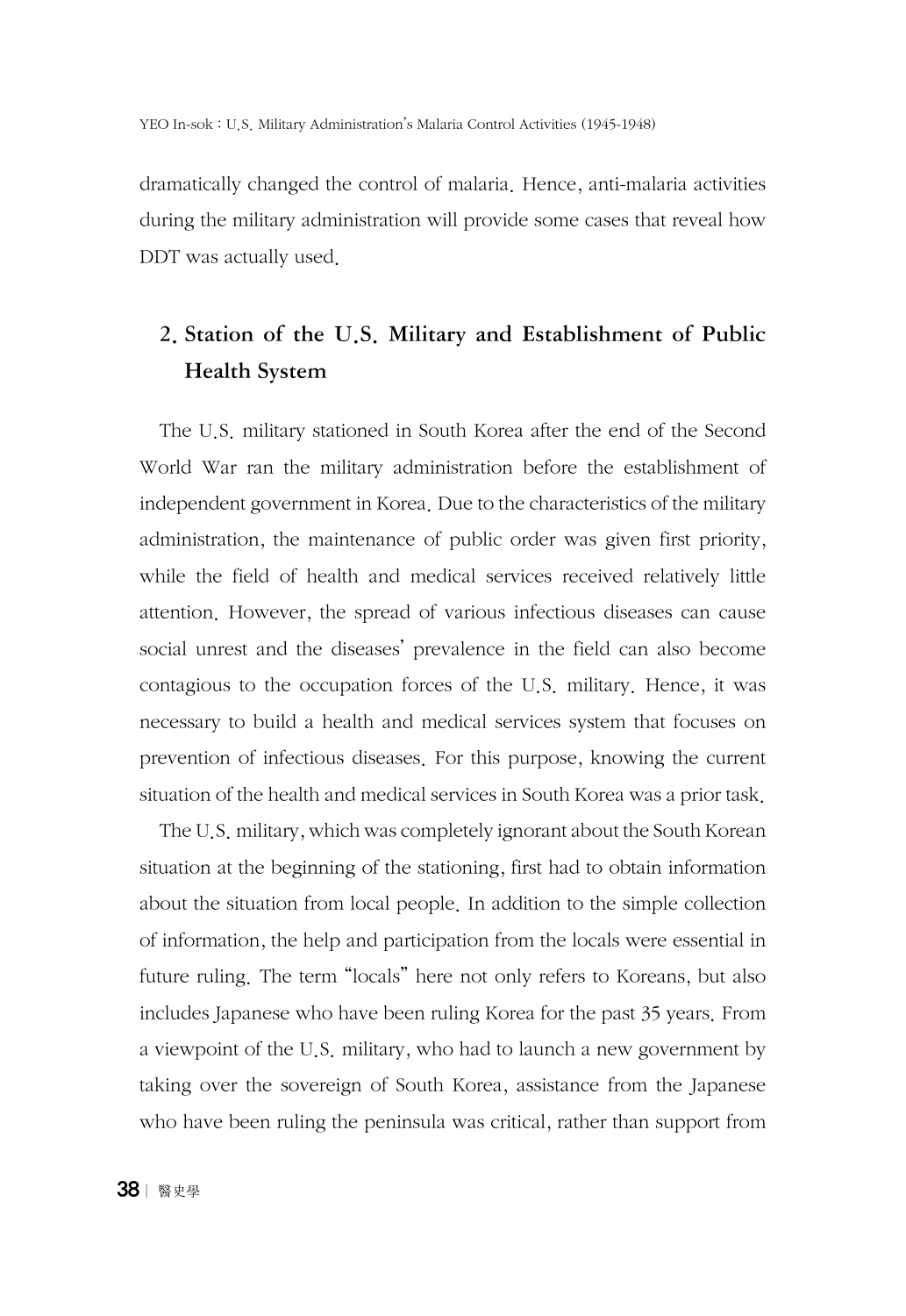the Koreans who were being governed. In fact, the U.S. military initially attempted to make use of Japanese government officials in the military administration by leaving the organization of the Japanese Government General of Korea, but eventually gave up the plan due to Koreans' fierce resistance. In the field of health and medical services, the military government wished that the experienced Japanese doctors, scientists and laboratory operators would stay longer to train the Korean workforce for future services. However, the Korean sentiment could not allow it.<sup>1)</sup>

The U.S. military, who could no longer let the experienced Japanese government officials participate in the military administration, had to be satisfied with the Korean aid. The representative figure in the health and medical services sector that became a Korean partner to the U.S. military was Lee Yong-sul. Lee Yong-sul was the committee chairman of the Kon Kuk Medical Association founded right after the liberation, whose numberone task was to take over the organization of Japanese doctors and their hospitals. The committee also took care of the homecoming war victims from overseas. The military government who recognized such activities of the Kon Kuk Medical Association asked the association to nominate a candidate for sanitation advisor, and Lee who was the committee chairman at the time being was recommended. He acted as an advisor at the beginning and was named as a chief of the Bureau of Health and Welfare under the Military Government Office after its establishment. When the Bureau of Public Health and Welfare was raised to the status of Ministry, he was named the director of the Ministry of Public Health and Welfare on March 29<sup>th</sup>, 1946. He subsequently became the chief of the Bureau of

<sup>1)</sup> Public Health and Welfare, RG 332, USAFIK, XXIV Corps, G-2, Historical Section, USAMGIK, Box No. 20, p. 18-19.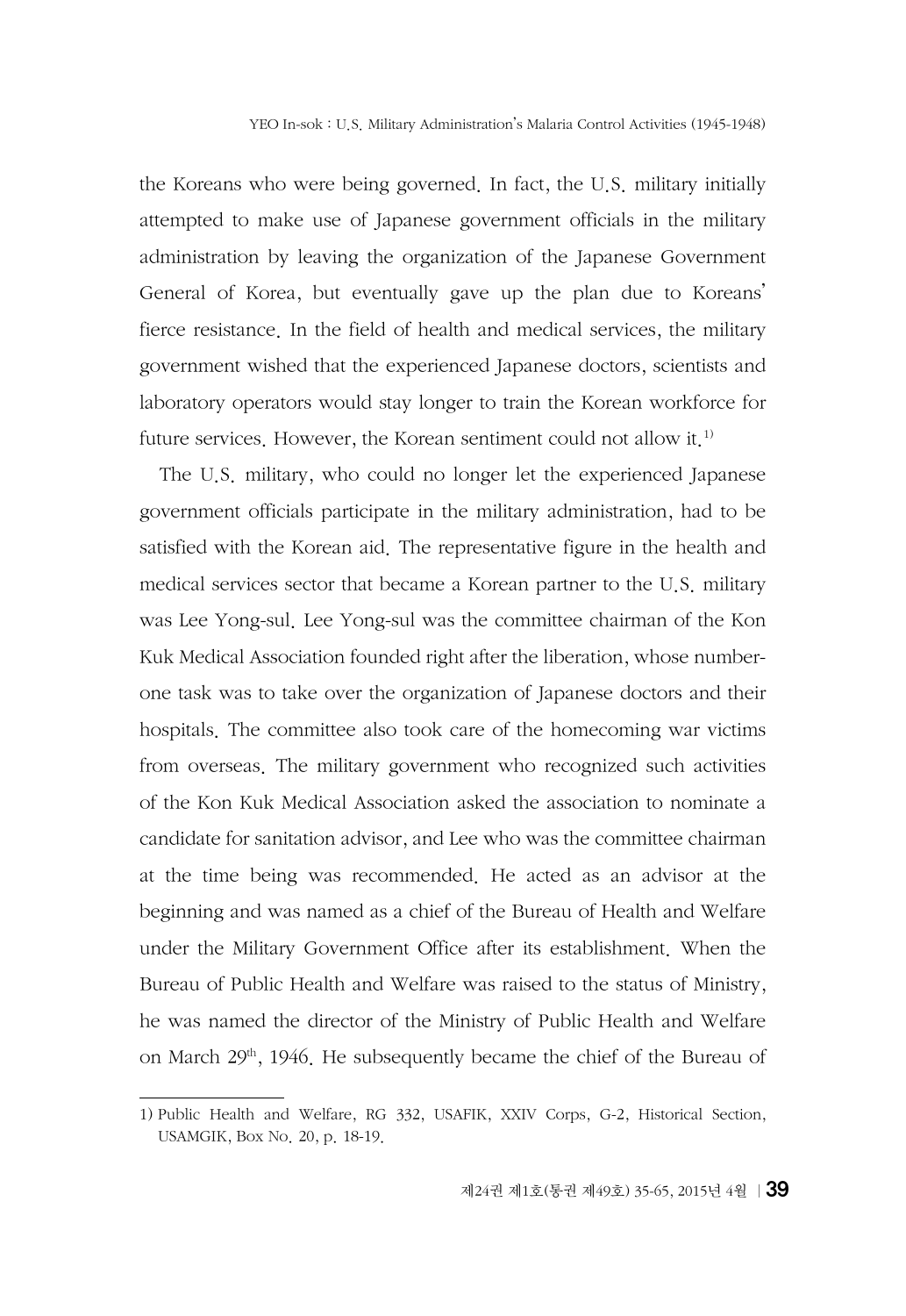Public Health and Welfare of the interim government on February  $15<sup>th</sup>$ , 1947 and played a significant role in building the public health system until the establishment of the Korean government in August of 1948 (Yeo, 2012: 11). Even though several Koreans other than Lee Yong-sul such as Choi Chai Chang contributed to creating a framework of public health in the early phase of the military administration, most used to act as clinical doctors right before the liberation and had little experience or professional knowledge in public health. Because of this, some of them went to the U.S. to study public health supported by the military government (Choi, 1996: 172).

Building a general framework for public health was important, of course, but a problem that required a more urgent response was preventing the outbreak of infectious diseases and efficiently handling the already spread infectious diseases. The microbiologists Ki Yong-sook and Choi Young-tae were chosen by the Military Government Office as experts in preventions of infectious diseases. Ki Yong-sook, who used to conduct research on pest in Manchuria, was working as a clinical doctor at Daegu Dongsan Hospital after returning to Korea by the end of the Japanese colonial period. Choi Young-tae was a professor at Severance Hospital. Ki Yong-sook became the first director at the Chosŏn (Korea) Institute for Prevention of Infectious Diseases, which was established on September 24<sup>th</sup>, 1945, while Choi Young-tae was named as a director of the Bureau of Public Health and Welfare (Roh, 1998: 366). Both were the experts of preventing infectious diseases and they played active roles during the military administration and after the establishment of the Korean government. However, they had little opportunity to participate in the public health of the Japanese Government General of Korea during the colonial era and hence were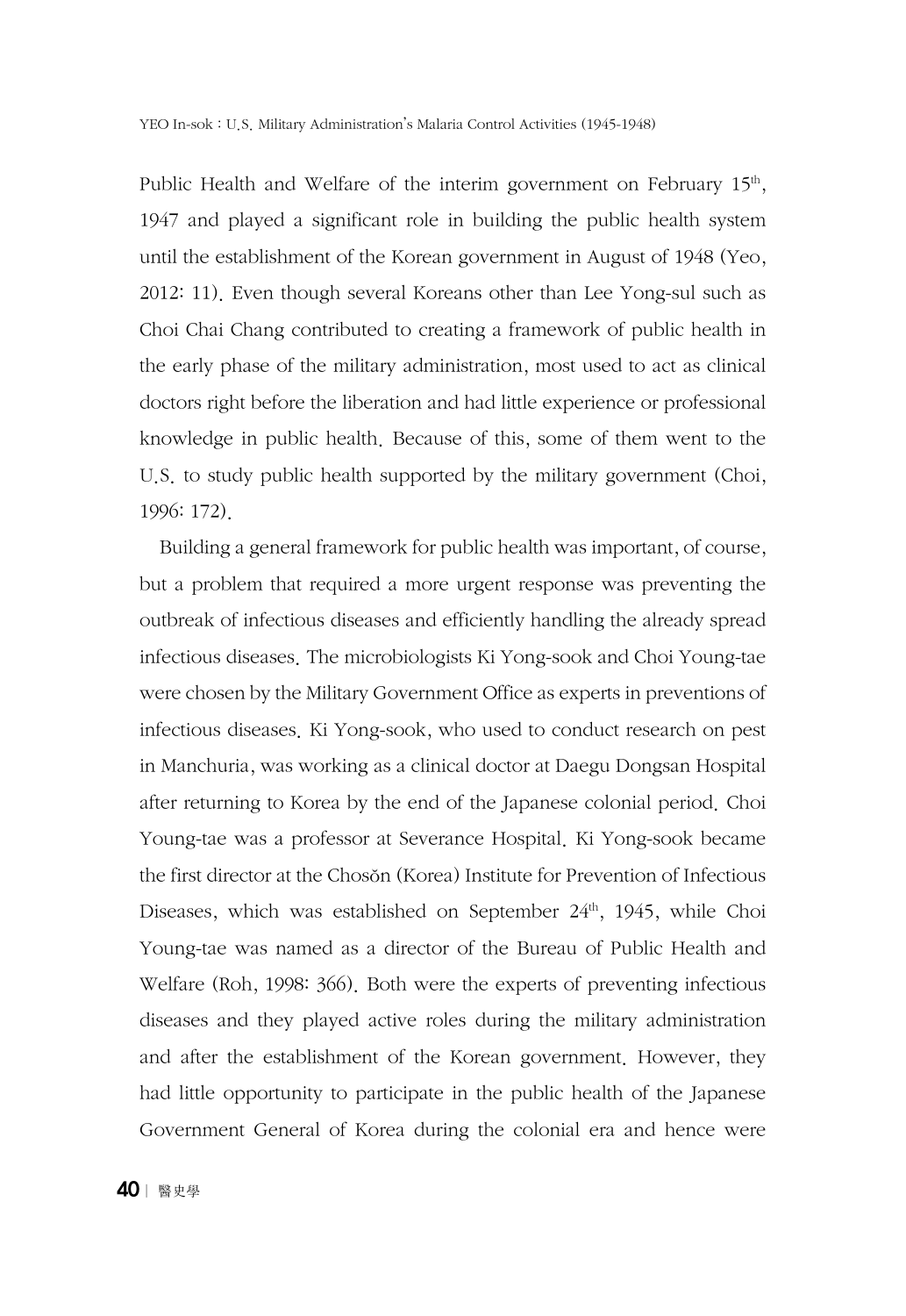unable to provide the U.S. military with valuable information about the general disease situation in Korea.

As such, the U.S. military received assistance from the Japanese government officials or experts. Even though directly including them in the military administration was hard due to strong resistance from Koreans, the U.S. military could receive their reports regarding the general disease situation in Korea. The military government obtained prior knowledge about the disease situation in Korea through in-depth interviews with Kobayashi Harujiro (小林晴治郞), a professor at Keijo Imperial University and a renowned parasitologist and an authority on endemic research in Korea in addition to Japanese army surgeons. Based on the interview contents, the following two reports regarding the health situation in Korea were published: "Communicable Diseases in Korea" and "Preliminary Entomological Report." A summary of the papers was presented at the executive council held on September  $15<sup>th</sup>$ ,  $1945<sup>2</sup>$ . The presentation pointed out that the overall health situation in Korea became worse nearing the end of the war due to the shortage of medicine, food, etc. and that the disease-related statistics were incomplete, as they only included the cases of hospital visits. The U.S. military decided that the statistics on infectious diseases during this period had little credibility after listening to the Japanese government officials' testimony stating that only 10-20% of the infectious disease patients were reported.3) In particular, after 1942 toward the end of the war, even a cursory report system did not function well, further reducing the reliability of the statistics.

<sup>2)</sup> RG 332, USAFIK, XXIV Corps, G-2, Historical Section, Records Regarding the Okinawa Campaign, USAMGIX, Box No. 19, Farmer's Weekly, Jan.-May 1947 thru Miscellaneous Notes & Personal Papers Alexander Lane Public Health & Welfare (6 of 7), p. 125.

<sup>3)</sup> Summation of Non-Military Activities in Japan and Korea, No. 2, 1945. 11.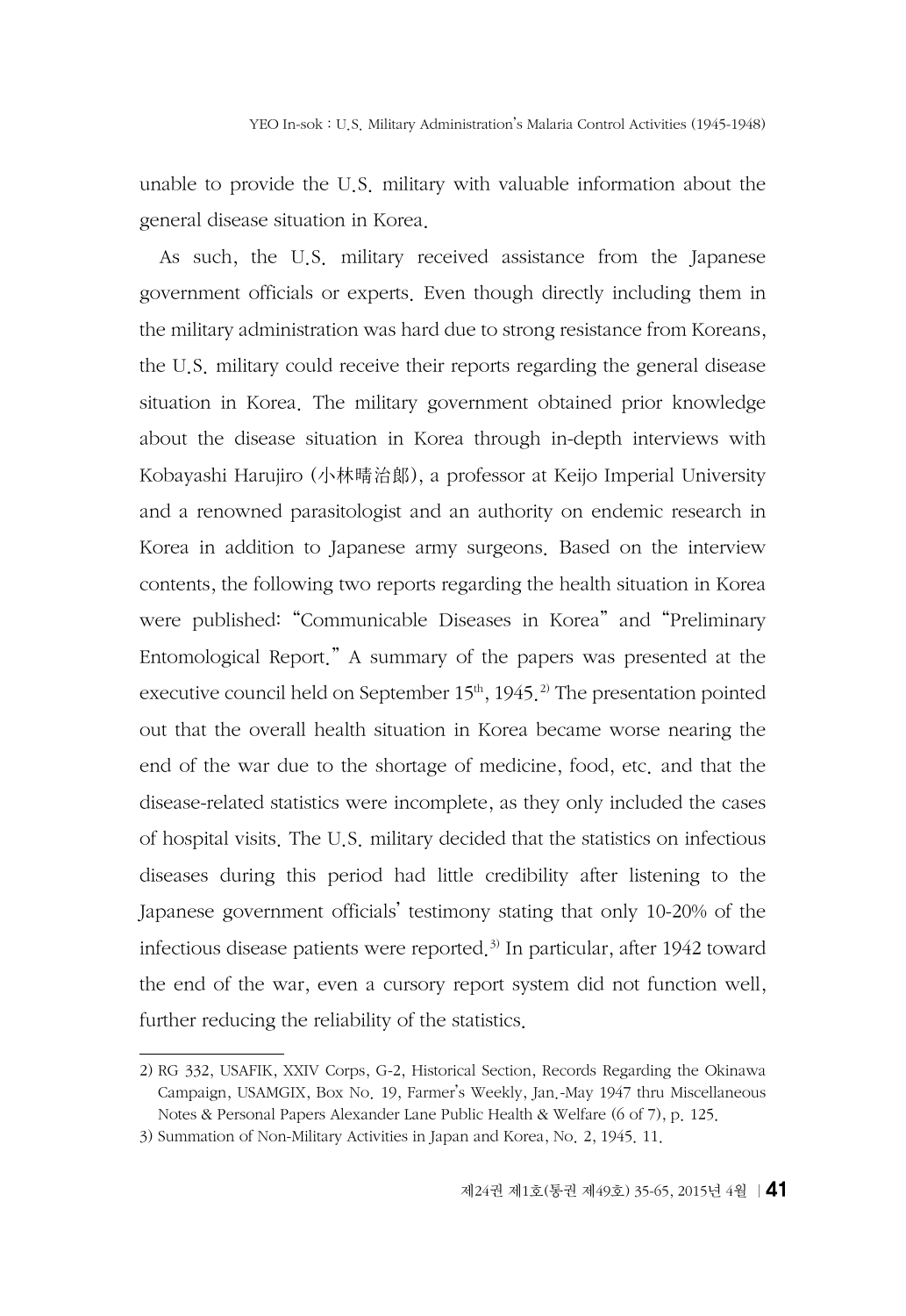YEO In-sok : U.S. Military Administration's Malaria Control Activities (1945-1948)

As the first visible action to build an overall health and medical services system in South Korea including prevention of infectious diseases, the U.S. military established the Bureau of Public Health and Welfare following the military administration decree No.1 that was promulgated on September 24th, 1945. $4$ <sup>0</sup> This was a movement that fundamentally changed the previous philosophy and framework of sanitary administration, by separating sanitation work that used to be a part of the police work during the colonial era and founding an independent organization in charge of it.<sup>5)</sup> This moved the responsibility for public health and quarantines from the police to the field of medicine. As a result, medical doctors were appointed to be in charge of the public health organization.

Meanwhile, during this transition, there was resistance from government officials who were steeped in old-school thought that public health and quarantines are police work. Even though Japanese government officials in key positions resigned following the military administration, juniorrank Korean government officials who worked under them remained and carried out the same roles. In this situation, as the military government appointed doctors equipped with professional medical knowledge to responsible seats in public health in succession, government officials in general administration, especially the local administration government officials including county chiefs, expressed substantial hostility against the appointment of doctors in executive government officials' position. $6$ 

<sup>4)</sup> SCAP, Summation of Non-Military Activities in Japan and Korea for September-October 1945, Section 19, The first director of the Board of Health was Lieutenant Colonel Glenn W. McDonald.

<sup>5)</sup> Public Health and Welfare, RG 332, USAFIK, XXIV Corps, G-2, Historical Section, USAMGIK, Box No. 20, p. 1.

<sup>6)</sup> Public Health and Welfare, RG 332, USAFIK, XXIV Corps, G-2, Historical Section, USAMGIK, Box No. 20, p. 14.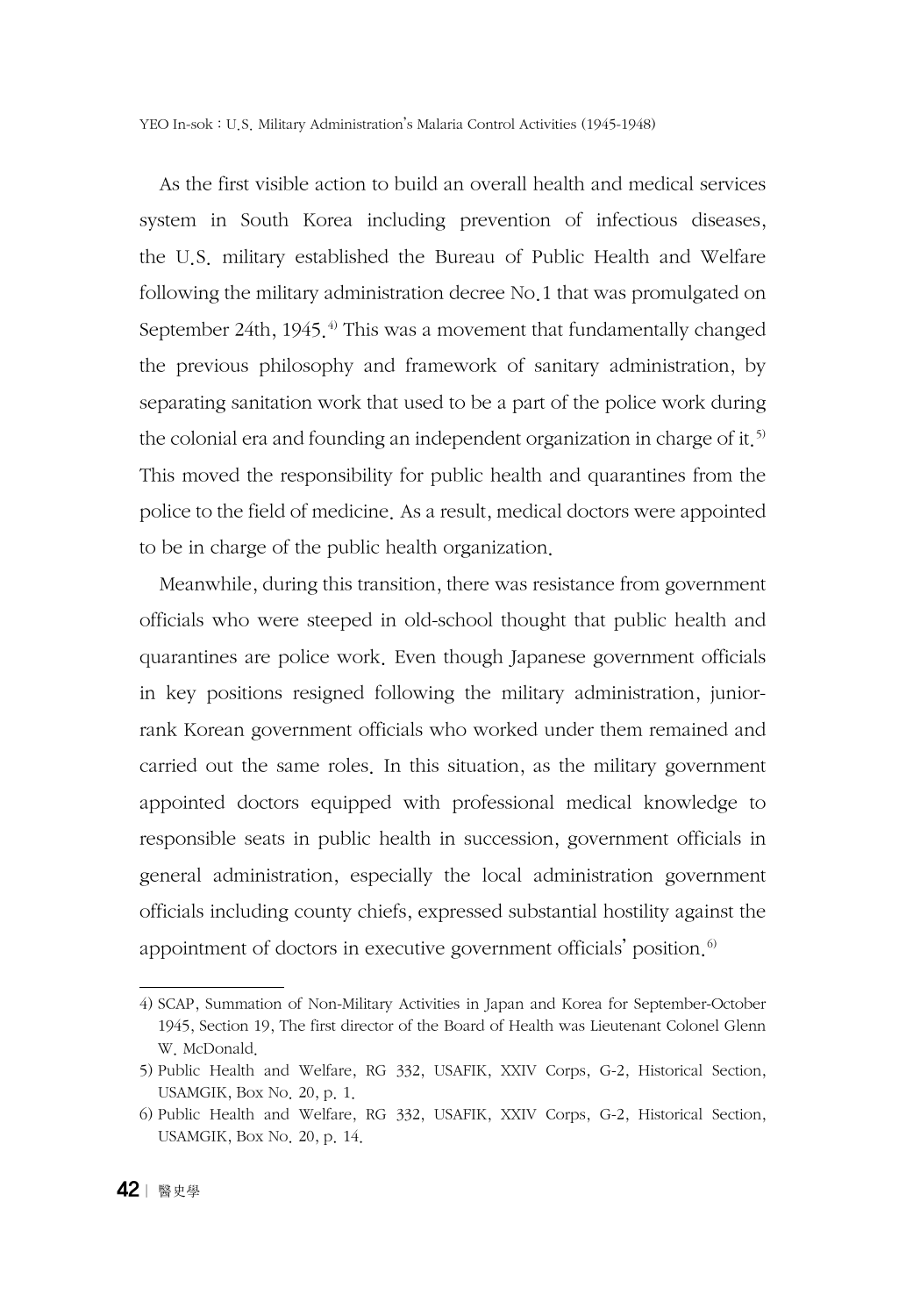In a context of the active usage of doctors, the reporting system of infectious disease outbreak also saw a huge change. During the colonial era, sanitary activities were done within a framework of public order and hence the main agent of the report was the general police instead of doctors. As such, policemen without professional knowledge on diseases confirmed and reported diseases, which inevitably reduced the medical accuracy of the reported diseases. The reason that the U.S. military could not rely on the disease statistics recorded during the colonial era was thus not only the high omission rate, but also because the checking and reporting of the infectious diseases were done by non-experts. Hence, the military government assigned an authority to confirm and report the diseases only to the doctors. It also made use of telephones to make the reporting more prompt.<sup>7)</sup>

What the military government took seriously along with the alignment of such a system was the manufacturing and securing of vaccines. The fact that the Chosŏn (Korea) Institute for Prevention of Infectious Diseases was newly established on the same day as the Bureau of Public Health and Welfare supports this. The Chosŏn (Korea) Institute for Prevention of Infectious Diseases, whose name was changed to the National Institute for Prevention of Infectious Diseases on February  $19<sup>th</sup>$ ,  $1946$ , played a critical role in the military administration's sanitary activities. The core of the military government's sanitary activities was the prevention of infectious diseases by vaccinations, most of which came from the National Institute for Prevention of Infectious Diseases. Vaccinations are surely an indispensable part of anti-infection activities, but improvements in citizens'

<sup>7)</sup> Public Health and Welfare, RG 332, USAFIK, XXIV Corps, G-2, Historical Section, USAMGIK, Box No. 20, p. 23.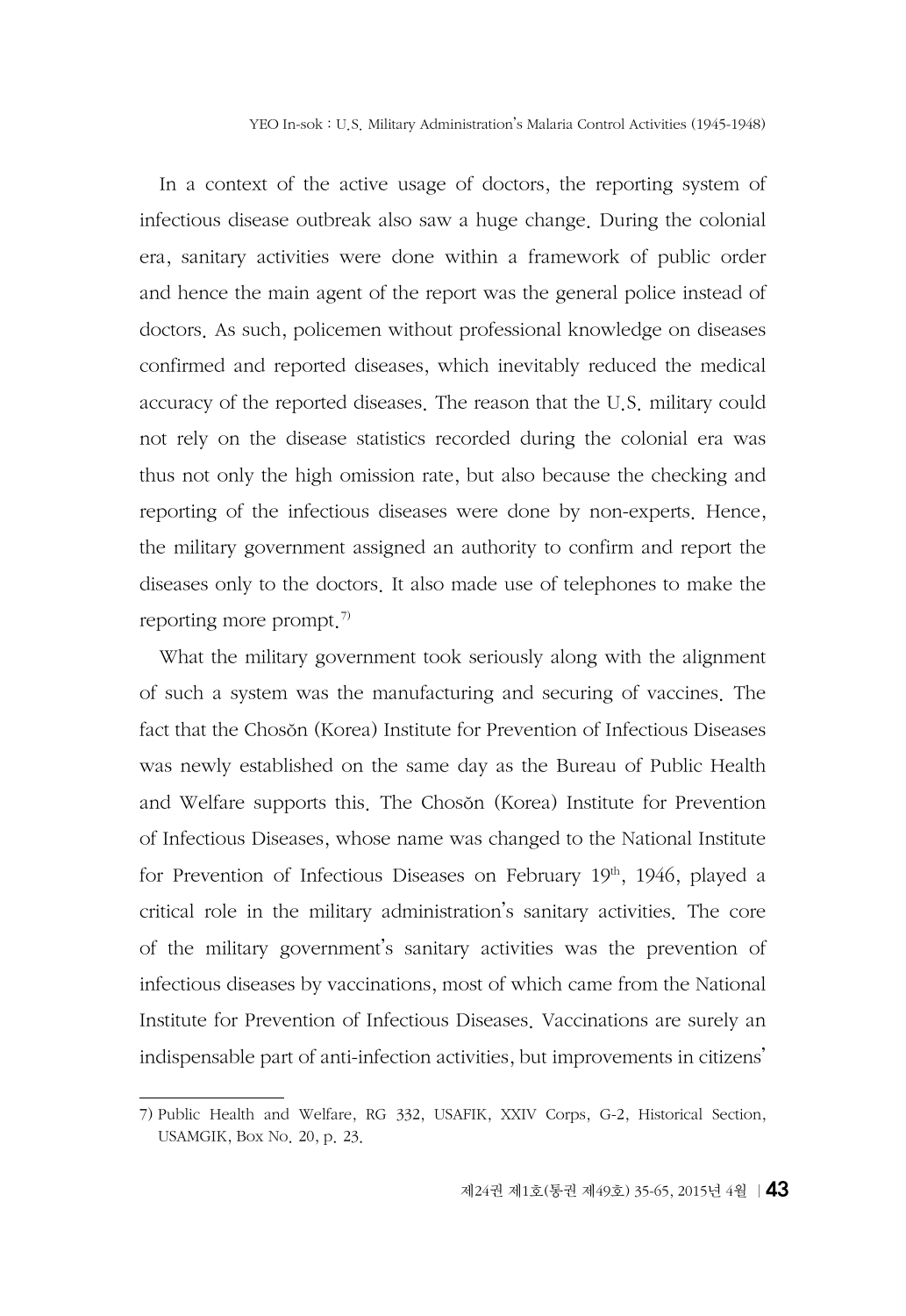living environment are important as well. However, enhancing people's overall living environment takes time, and the military government might have focused on vaccinations that could deliver more direct and visible effects. Their stance appears in actual anti-infection activities.

As was suspected, various infectious diseases began to break out after the stationing of the U.S. military. On September  $11<sup>th</sup>$ , 1945, an outbreak of 13 smallpox patients was reported in Youngdeungpo, Seoul.<sup>8)</sup> Afterwards, smallpox spread nationwide to reach its peak in April of 1946, when the reported number of patients reached  $19,809$ .<sup>9)</sup> The military government conjectured that such a broad prevalence despite mandatory smallpox vaccinations during the Japanese colonial period was either due to a problem with the vaccines or due to the cursory vaccinations. Hence, the military government announced a plan to vaccinate every person in South Korea and mass-produced vaccines for 18 million people at the National Veterinary Laboratory in Busan to distribute nationwide.10)

In addition to smallpox, cholera spread nationwide in 1946. In May of 1946, cholera broke out in Busan by a repatriator from China and began to spread throughout the country. Upon the outbreak of cholera, the military government initiated a vaccination against cholera on the whole nation south of the 38<sup>th</sup> parallel starting in July of 1946. For this, the National Institute for Prevention of Infectious Diseases produced 35,868,850 cc

<sup>8)</sup> Public Health Bureau activities for the week ending 10 November 1945. Headquarters United States Army Forces in Korea, Office of the Military Governor, Bureau of Public Health and Welfare.

<sup>9)</sup> Headquarters United States Army Military Government in Korea(HUSAMGIK), APO 235 Unit 2. History of the Department of Public Health and Welfare to May 1947.

<sup>10)</sup> Historical Summation, Department of Public Health and Welfare, September 1945 - May 1947, RG 407, Entry No. 368, Box no. 2066, p. 152.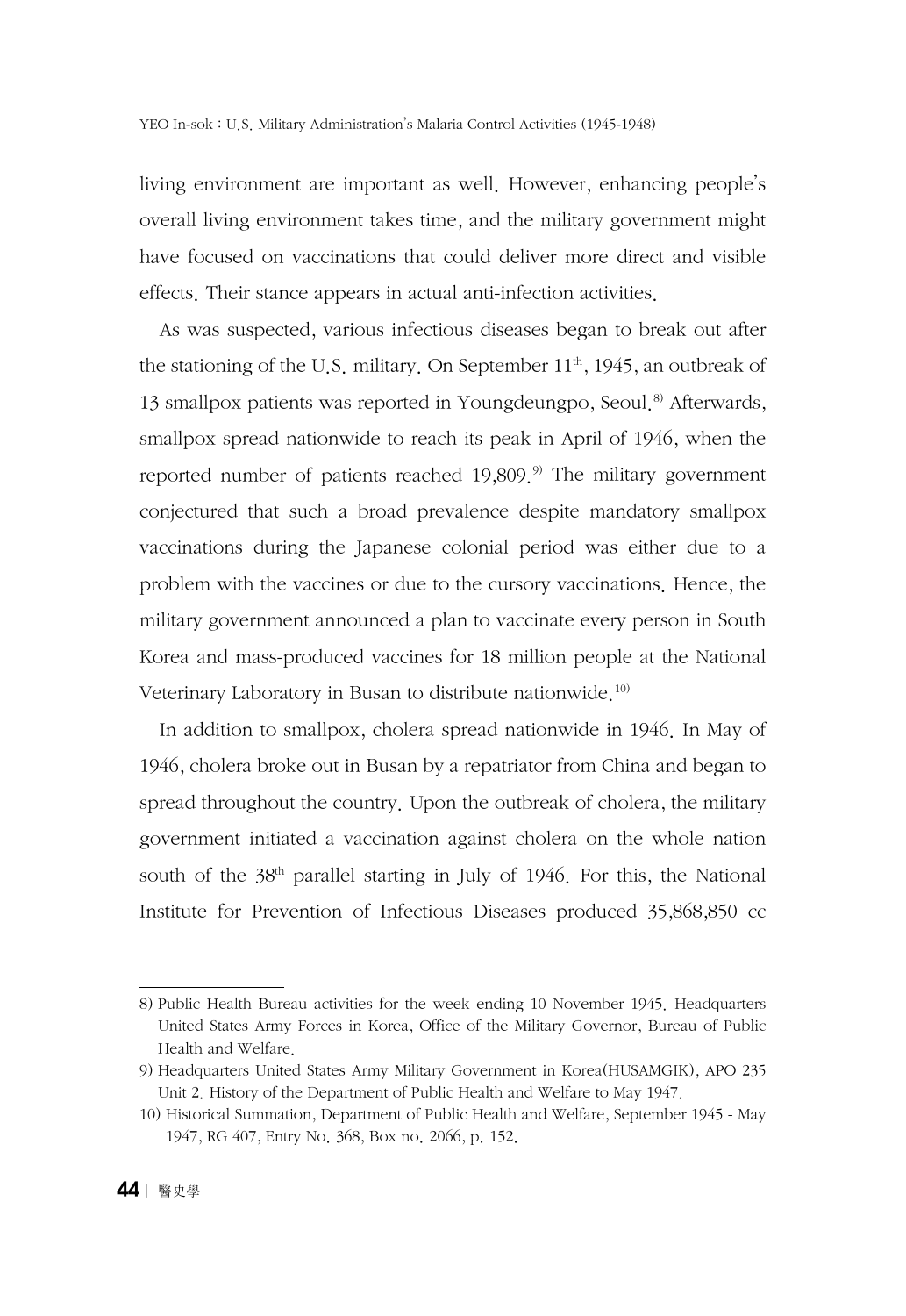of cholera vaccines during 1946.11) However, this was not enough, and another 10,000,000 cc of vaccines was additionally imported from Japan. Cholera ceased no sooner than November of 1946, by which time a total of 15,642 patients were reported and 10,191 died.<sup>12)</sup>

As such, we cannot say that the military government effectively responded to several infectious diseases in the early military administration era. However, in a politically chaotic circumstance right after the liberation and facing a shortage of available human and material resources, it must have been difficult for the military government that was in charge of ruling South Korea to instantly build an effective preventing system for infectious diseases while launching the military administration at the same time. Nevertheless, there was an infectious disease that received a relatively effective prevention. It is malaria whose debate comes hereafter.

### 3. The Pacific War and the U.S. Military's Malaria Experience

On August  $15<sup>th</sup>$ , 1945, the U.S. military won the Pacific War following Japan's unconditional surrender and their stationing in Japan began. At nearly the same time as Japan's stationing, the MacArthur Headquarters published a 60-page booklet called, "Military Control of Insect and Snail Borne Diseases."13) This booklet is a manual that contains specific prevention and management methods of various insect-borne and snail-

<sup>11)</sup> 中央防役硏究所, 『大韓民國 保健社會部 中央防役硏究所 要覽』第2號, (서울: 大旺印刷所, 1955), pp. 30-31.

<sup>12)</sup> Historical Summation, Department of Public Health and Welfare, September 1945 - May 1947, RG 407, Entry No. 368, Box no. 2066, p. 153.

<sup>13)</sup> Preventive Medicine Manual for all officers No. 2, Military Control of Insect and Snail Borne Diseases, Malaria and Insect-Borne Disease Control, United States Army Forces, Pacific, August, 1945.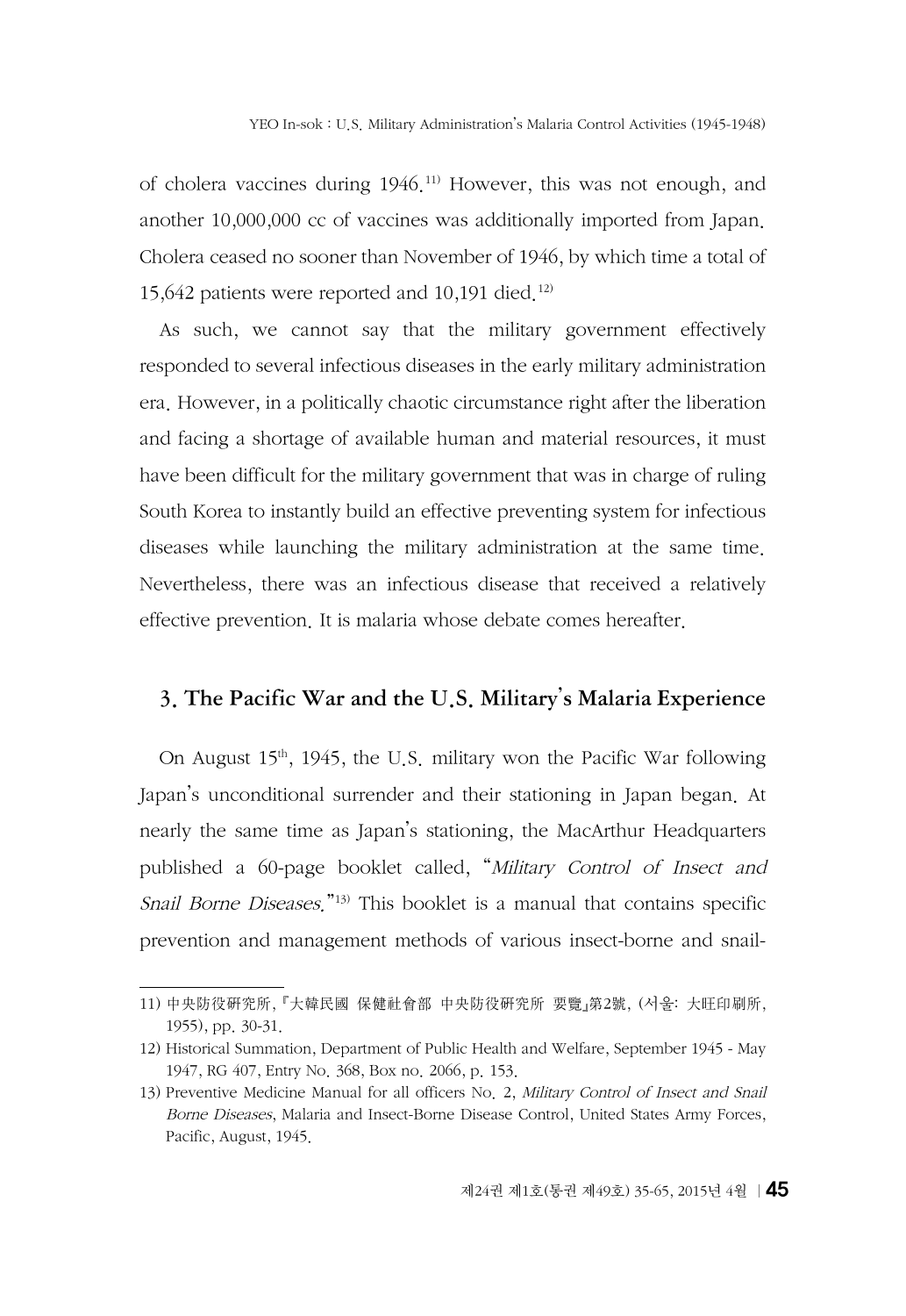borne diseases, e.g., schistosomiasis, which could threaten the health of the U.S. military in their new stationing place of Japan. The insectborne diseases here mainly refer to diseases that are carried by mosquitos, e.g., malaria and encephalitis. The exact publishing date is not clear. It only bears a sign "August 1945," while the preface by MacArthur is dated August  $20<sup>th</sup>$ , 1945. That is, the booklet was published at the same time as the stationing in Japan. It is dubious how a booklet with such detailed contents could be made in such a short period of time. Of course, it can be surmised that the U.S. military prepared in advance, predicting the future Japan stationing. However, it can also be conjectured that the publication of the booklet in such a short amount of time was possible due to the U.S. military's sufficiently accumulated experience regarding insect-borne diseases.

In fact, there are several mosquito-borne severe diseases on the U.S. mainland. One of the representative diseases is the well-known yellow fever. Malaria was as problematic as yellow fever in America. Malaria broke out in southern states such as Mississippi and Missouri, and such states had difficulties in securing army forces during the First World War.<sup>14)</sup> Moreover, malaria's place of origin began to expand in 1935, and the U.S. government initiated a serious domestic malaria management project in 1941.<sup>15)</sup> The malaria management project involving the extermination of the vector insects, mosquitos, in the U.S. was different from the tasks that the U.S. military would later perform overseas, both in its contents and methods. In other words, the situation surrounding the outbreaks of

<sup>14)</sup> The Medical Department of the United States Army, Preventive Medicine in World War II, vol. II. Environmental Hygiene, (Office of the Surgeon General Department of the Army, 1955), p. 183.

<sup>15)</sup> ibid., p. 184.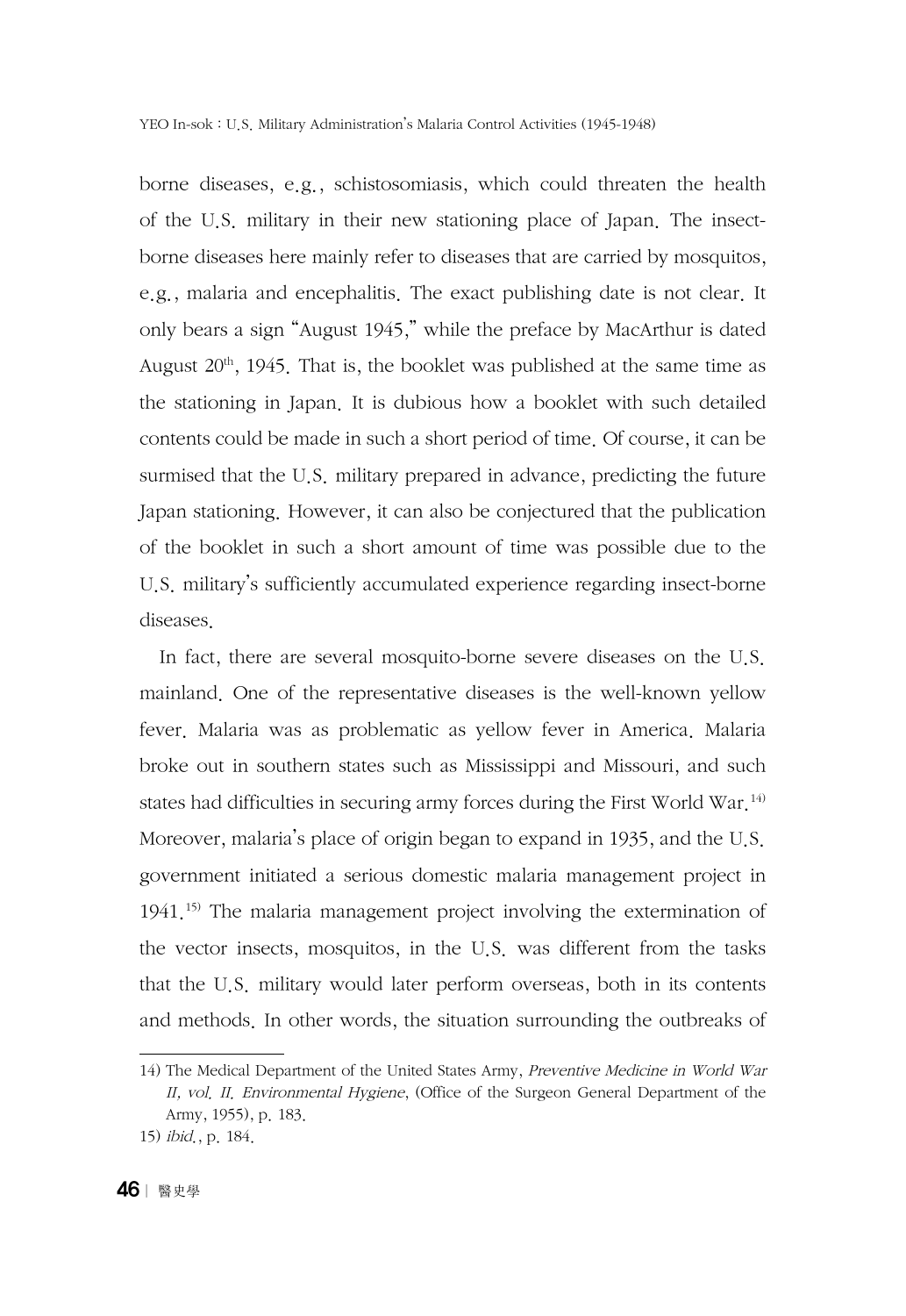the malaria on the battlefield in the Pacific region and the one within the U.S. differed, demanding varying responses. Until the adaptation to new environment, the U.S. military had to make substantial sacrifices.

The U.S. military that entered the Pacific War faced a huge enemy in malaria. The number of U.S. military casualties due to malaria exceeded all battle casualties by more than five times in the South Pacific region. In the Battle of Bataan that took place in the Philippines in 1942, the malaria infection rate in the U.S. military was 85%, resulting in a severe loss of fighting power, and as a result, the U.S. military could not help but to hand over the Philippines to Japan. Moreover, during the [Guadalcanal](http://endic.naver.com/enkrEntry.nhn?entryId=cac68e68034a4f7eb1af04e74a69a556&query=%EA%B3%BC%EB%8B%AC%EC%B9%B4%EB%82%A0) Battle in the Solomon Islands, many soldiers were sent to the rear due to malaria and the U.S. military had to struggle waiting for them to recover, suffering from a lack of fighting power. The situation was not different in New Guinea. It was no exaggeration to say that malaria was an even greater enemy than Japan for the U.S. military in the Pacific War. The supply of quinine medicine was insufficient and Atabrine was not yet widely used. There was no device or medicine that could be conveniently and effectively used for mosquito extermination.<sup>16)</sup> However, the U.S. military, who had bitter experiences from malaria, paid a great amount of attention on the prevention and management of malaria afterward. As a result, the U.S. military could accumulate substantial knowledge on malaria and could be equipped with an experienced professional workforce and organization that could properly control it by the end of the Pacific War.

There were two types of organizations within the U.S. military that were

<sup>16)</sup> Preventive Medicine Manual for all officers No. 2, Military Control of Insect and Snail Borne Diseases, Malaria and Insect-Borne Disease Control, United States Army Forces, Pacific, August, 1945. pp. 2-3.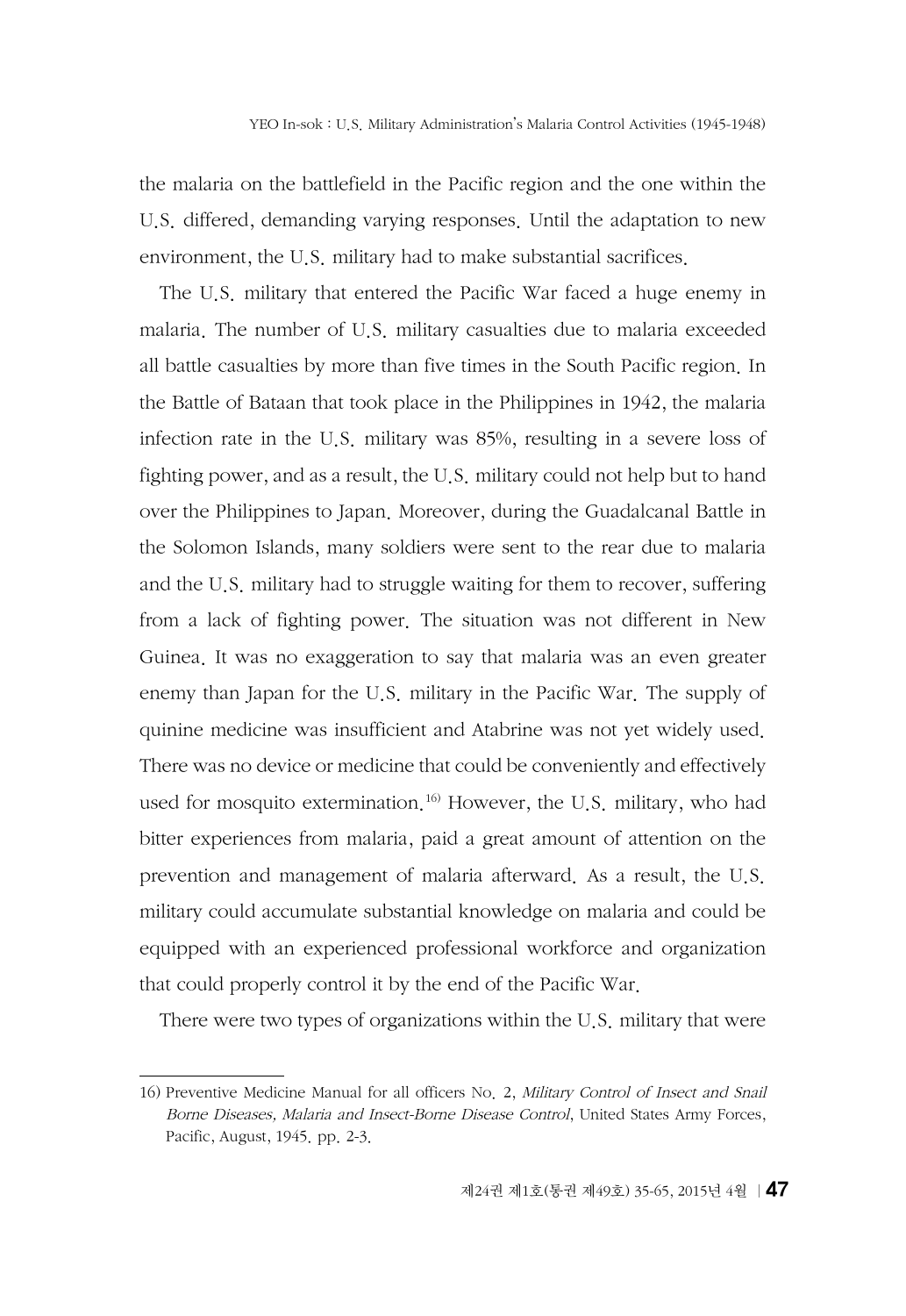in charge of malaria, i.e., the Malaria Control Detachments and Malaria Survey Units, and their roles were differentiated. First, the primary purpose of the Malaria Survey Units was to investigate the current situation. That is, it first understood the malaria infection degree through field research, accurately defined mosquito species that carry malaria, confirmed outbreak spots of mosquitos, and proposed the most efficient management plan based on this information. Next, the Malaria Control Detachments conducted actual management work following the proposal. As for the basic human structure, each Malaria Survey Unit consisted of 14 and each Malaria Control Group of 11 individuals. The numbers were not fixed, and the number of members changed according to the local circumstances. The Malaria Survey Units were aware of mosquitos' habits, and the members included entomologists or parasitology experts with professional knowledge who could accurately define the mosquito species. Meanwhile, the Malaria Control Groups mainly consisted of sanitary engineering experts who could build drains or fill in puddles, with the purpose of restricting mosquitos' outbreaks. Moreover, the Malaria Control Groups were equipped with heavy machines such as tractors and bulldozers for these works. In order to be a member of these two organizations, applicants had to obtain a total of 192 hours of education, 48 hours a week for four weeks. In 1945 right before the end of World War II, there were 161 Malaria Control Groups and 76 Malaria Survey Units currently working. Most of them functioned near the Pacific region.<sup>17)</sup> Hence, when the Pacific War ended, the U.S. military was already equipped with accumulated knowledge, human resources, and

<sup>17)</sup> The Medical Department of the United States Army, Preventive Medicine in World War II, vol. II. Environmental Hygiene, pp. 206-215. Office of the Surgeon General Department of the Army, 1955.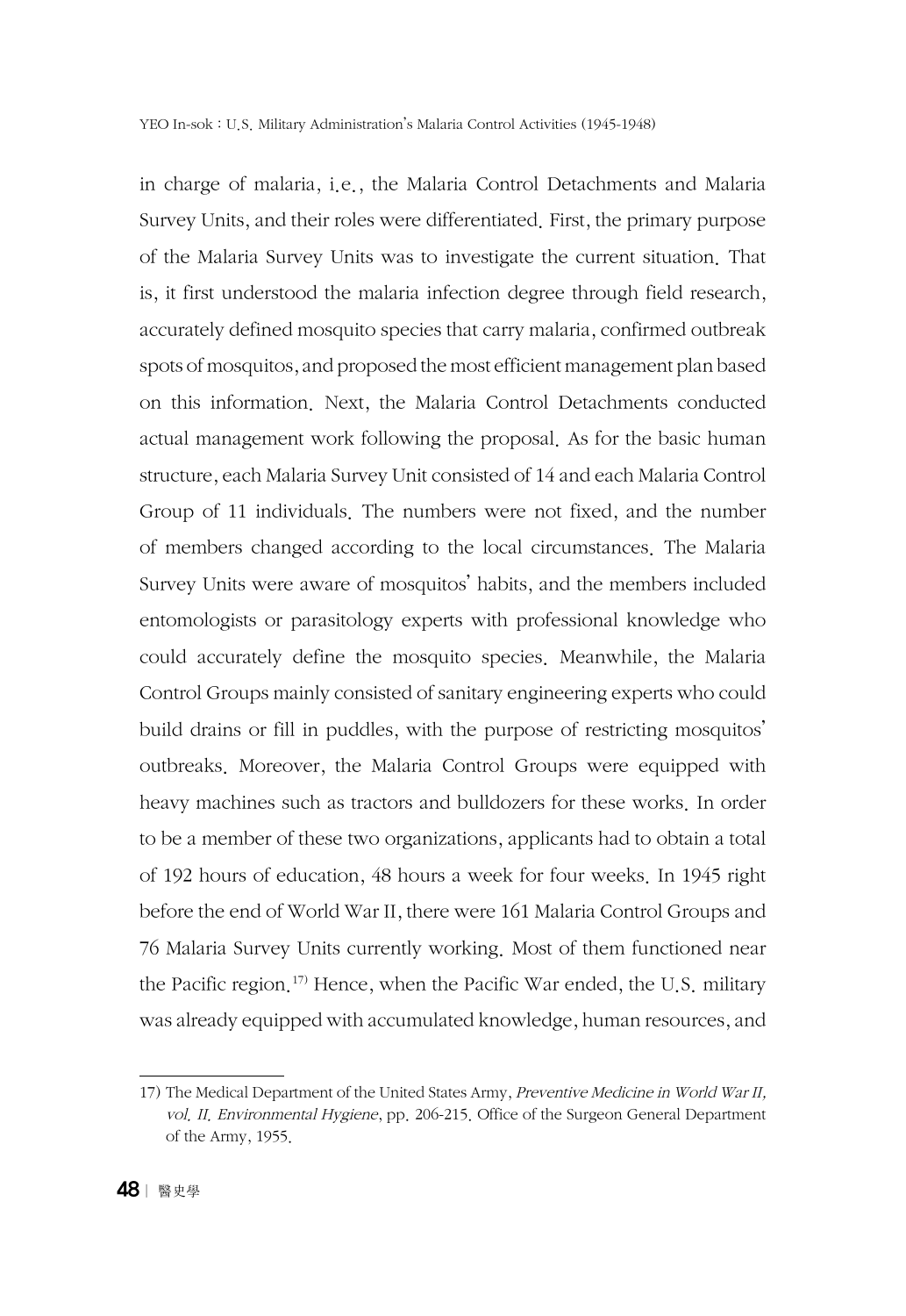organizations that could effectively manage malaria, which differed from the early stage of the war. Moreover, by the end of the war, DDT, which was the strongest pesticide ever, was invented to be used for mosquito control, making malaria management easier. The result of these experiences can be seen in the prompt writing and publishing of the booklet for the control of insect-borne diseases including malaria in parallel with the U.S. military's stationing in Japan, as mentioned at the beginning of this chapter. Hence, the U.S. military who began to be stationed in Japan and Korea right after the end of the war could more effectively respond to malaria or other insect-borne diseases than any other infectious diseases.

### 4. Research on the Malaria situation in South Korea

In March of 1946, the U.S. military army surgeon stationed in Japan and civilian experts gathered in Tokyo to have a series of meetings, debating on how effectively exterminate mosquito during the first summer after occupying Japan.18) The focus of the meeting was on how to exterminate mosquitos carrying encephalitis, which was regarded as the most threating disease to the stationed U.S. military. As the meeting unfolded, a number of questions arose, such as where the Japanese mosquitos, including those carrying encephalitis, usually propagated, the seasonal variation, and what kinds of blood sucking habits they had. Through this, they realized that they lacked the knowledge required for effective extermination. Hence, the U.S. military conducted extensive research on the types, propagation environments, habits, etc. of mosquitos inhabiting every region in Japan

<sup>18)</sup> Mosquito Fauna of Japan and Korea, Office of the Surgeon HQ. 8th Army APO 343. Prepared by 207th Malaria Survey Detachment APO 301. p. 1.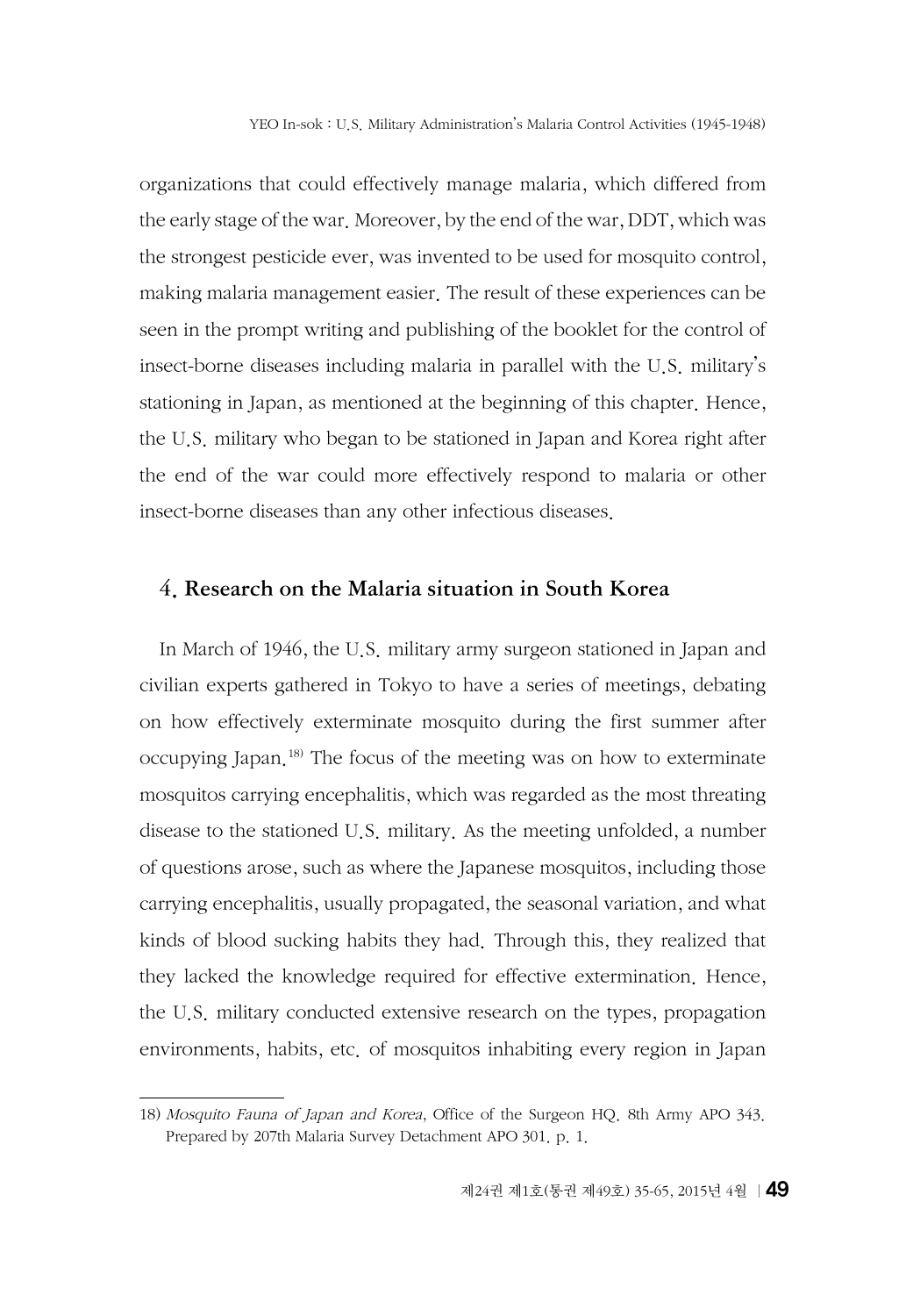over the following four years and summarized them in a report. The primary subject of this survey report was Japanese mosquitos, but the contents contain some information regarding mosquitos in Korea.

A task force that directed this survey, the "207th Malaria Survey Detachment," came to Korea in the fall of 1946 and the fall of 1947 to conduct an analysis on the mosquitos inhabiting Korea.<sup>19)</sup> Meanwhile, this was not the first time that the U.S. military analyzed mosquitos in Korea. On September  $8<sup>th</sup>$ , 1945, right after the liberation, the "601st Malaria Survey" Detachment" came from Japan to Seoul via Incheon. Entering Seoul, they collected mosquitos from diverse regions of mosquito outbreaks and determined species starting on September  $10<sup>th</sup>$  for the purpose of obtaining information about the mosquitos inhabiting Korea.<sup>20)</sup> These survey results were summarized in the previously mentioned report. According to this report, there were a total of 23 mosquito species inhabiting Korea including "Anopheles sinensis," which is a representative mosquito that carries malaria. All except for three were commonly observed in Japan.<sup>21)</sup>

Conducting surveys on the vector insects, mosquitos, was the most fundamental task for understanding the malaria situation in South Korea. Actually, understanding how many malaria patients exist at the moment or how many there were in the past was important as well. The primary reference was the malaria-related statistics recorded during the colonial

<sup>19)</sup> ibid., p. 54.

<sup>20)</sup> Unit History, 601<sup>st</sup> Malaria Survey Detachment, RG 332, USAFIK, XXIV Corps, G-2, Historical Section, Records Regarding the Okinawa Campaign, USAMGIX, Box No. 19, Farmer's Weekly, Jan.-May 1947 thru Miscellaneous Notes & Personal Papers Alexander Lane Public Health & Welfare (6 of 7). p. 77.

<sup>21)</sup> Mosquito Fauna of Japan and Korea, Office of the Surgeon HQ. 8th Army APO 343. Prepared by 207th Malaria Survey Detachment APO 301. p. 55. The species Anopheles pillus, Aedes chemulpoensis, Aedes seoulensis were reported to be found only in Korea.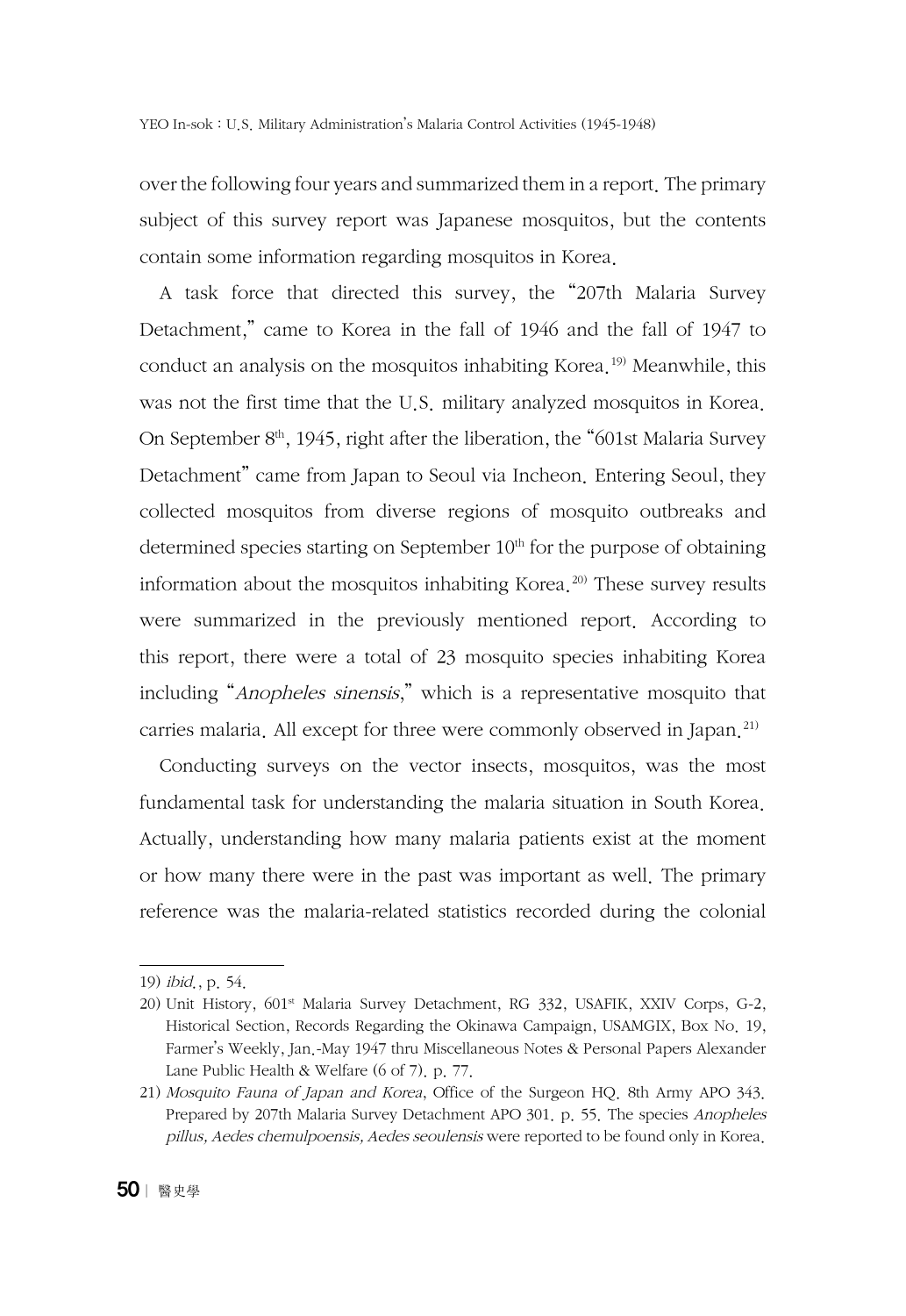era. However, this also had low credibility, like other disease statistics for the same reason as mentioned before. Moreover, malaria was not even a legal infectious disease during the colonial era and hence the statistics were rarely accurate. Nevertheless, the U.S. military could not help but refer to these incomplete statistics. They grasped the Korean malaria situation using the Japanese survey data during the colonial era. The statistics referred by the U.S. military were from 1935. The U.S. military quoted a report that argued that even though the malaria outbreak in Korea is mostly tertian malaria, there are some falciparum malaria cases resulting from infection via needles in the case of drug addicts.<sup>22)</sup>

In order to complement the previously incomplete statistics, consultations with experts were also underway. The military government listened to the report on the overall malaria situation and characteristics in Korea from Kobayashi Harujiro who was a professor at Keijo Imperial University and a renowned parasitologist. His explanation is summarized next. In Korea, malaria was especially prevalent in southern areas, and there were few fatal cases, as the symptoms were not so severe. Moreover, vector insects were mainly "*Anopheles hyrcanus sinensis*," which usually propagated in rice paddies or puddled. The characteristics of the malaria outbreak in Korea were that it peaked in June and July right before August when the number of mosquitos soared. Professor Kobayashi surmised that the malaria outbreak would continue until the late summer through the latent period, similar to other regions.23) Even though the military learned about

<sup>22)</sup> TB MED 208, War Department Technical Bulletin, Medical and Sanitary Data on Korea, p. 36, Dec 1945.

<sup>23)</sup> RG 332, USAFIK, XXIV Corps, G-2, Historical Section, Records Regarding the Okinawa Campaign, USAMGIX, Box No. 19, Farmer's Weekly, Jan.-May 1947 thru Miscellaneous Notes & Personal Papers Alexander Lane Public Health & Welfare (6 of 7), p. 126.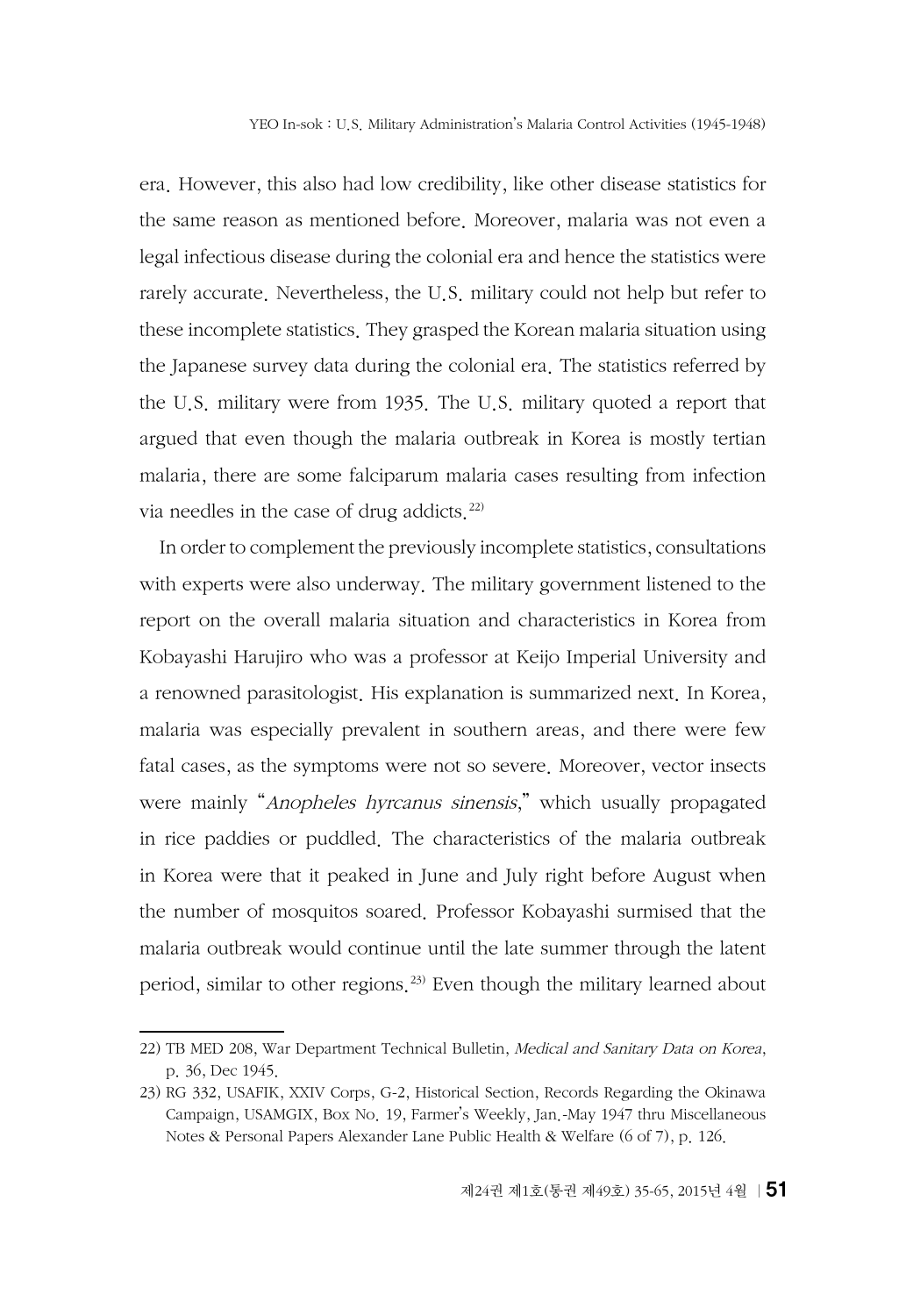YEO In-sok : U.S. Military Administration's Malaria Control Activities (1945-1948)

the general characteristics of the malaria outbreak in Korea reported by Professor Kobayashi, they could not obtain accurate statistics. However, they could secure incidence statistics for troops, which were relatively accurate compared to the civilians' incidence statistics that were largely incomplete. According to statistics by the Japanese army, the number of malaria patients in the Japanese army over the course of eight months in 1945 until the Japanese surrender in August was  $1,647.^{24}$ 

The military government, who understood the malaria situation in South Korea to a certain extent through previous statistics and expert interviews, initiated a direct survey on civilians' malaria infection rate. On September 19th, the previously mentioned "601 Malaria Survey Detachment" conducted blood tests on about 500 elementary school students in Seoul as a sample for malaria protozoan confirmation along with examinations of mosquitos. It subsequently conducted identical tests on elementary school students in other regions such as Songdo and Iri. According to the results, plasmodium vivax was confirmed in approximately 4% of the children with a minor difference between each school (Table 1).<sup>25)</sup>

<sup>24)</sup> General Condition of Health and Welfare, 13 December 1945, Headquarters XXIV Corps Office of the Surgeon APO 235. RG 332, USAFIK, XXIV Corps, G-2, Historical Section, Records Regarding the Okinawa Campaign, USAMGIX, Box No. 19, Farmer's Weekly, Jan.-May 1947 thru Miscellaneous Notes & Personal Papers Alexander Lane Public Health & Welfare (6 of 7). p. 128.

<sup>25)</sup> Essential Technical Medical Data, 15 December 1945. Headquarters XXIV Corps Office of the Surgeon APO 235, RG 332, USAFIK, XXIV Corps, G-2, Historical Section, Records Regarding the Okinawa Campaign, USAMGIX, Box No. 19, Farmer's Weekly, Jan.- May 1947 thru Miscellaneous Notes & Personal Papers Alexander Lane Public Health & Welfare (6 of 7). p. 114.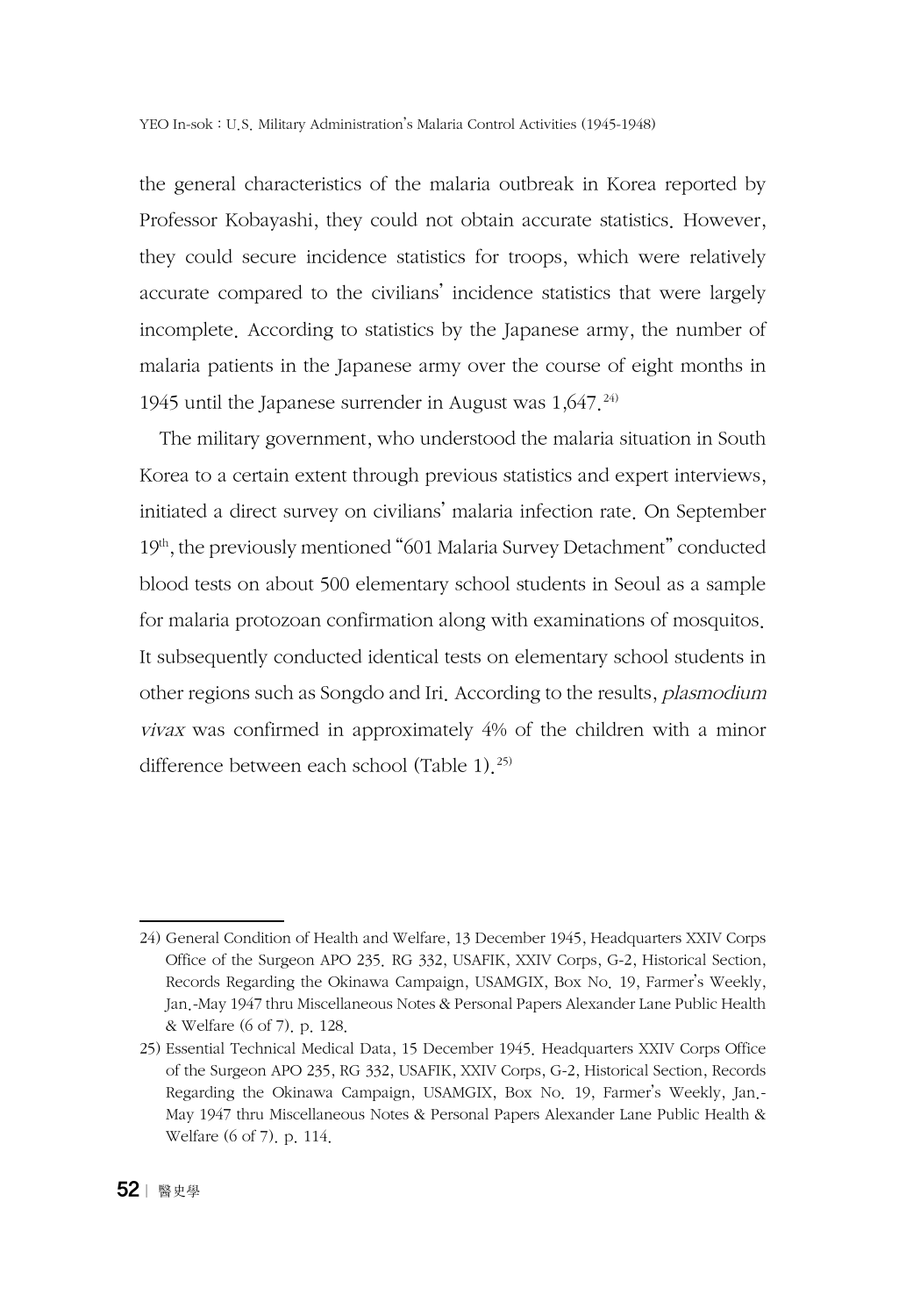| Name of School | No. of Children<br>Examined | No. of Positive | Percent |
|----------------|-----------------------------|-----------------|---------|
| Songdo         | 99                          |                 | 2.0     |
| Sobbingo       | 80                          |                 | 1.3     |
| Hallnam        | 75                          |                 | 4.0     |
| Hyoje-dong     | 72                          |                 | 1.3     |
| Tschung-ke     | 75                          |                 | 1.3     |
| Mapodong       | 75                          |                 | 4.0     |
| Sogdong        | 75                          |                 | 8.0     |

Table 1. Result of Blood Smear Test for Primary School Students in Seoul

(USAFIK, 1945: 114)

It was not easy to conduct a nationwide survey that confirms infection through direct blood smear and hence there are no accurate statistics regarding this. Nevertheless, the authorities presumed that approximately 20% of the residents in southern rural areas were infected with malaria and that approximately one million patients experienced an outbreak nationwide each year (Chu, 1951: 92). Statistical data partially exist in Jeollabuk-do, Chungcheongnam-do, and Gyeongsangbuk-do, and Gyeongsangbuk-do had a significantly higher incidence compared to other regions. Because of this, Gyeongsangbuk-do was under special management when the malaria eradication project supported by the WHO began in the late 1950s.

| Provinces             | 1947   | 1948    | Total   |
|-----------------------|--------|---------|---------|
| Jeollabuk-do          | 22,526 | 2,400   | 24,926  |
| Chungcheongnam-do     | 22,490 | ۰       | 22,490  |
| Gyeongsangbuk-do      | ۰      | 68.214  | 68,214  |
| Above three provinces | 45,016 | 70.614  | 115,630 |
| Other provinces       | 4,169  | 450     |         |
| Total                 | 94,201 | 141,678 | 235,879 |
|                       |        |         |         |

Table 2. Reported Malaria Cases in 1947 and 1948

(Chu, 1951: 92)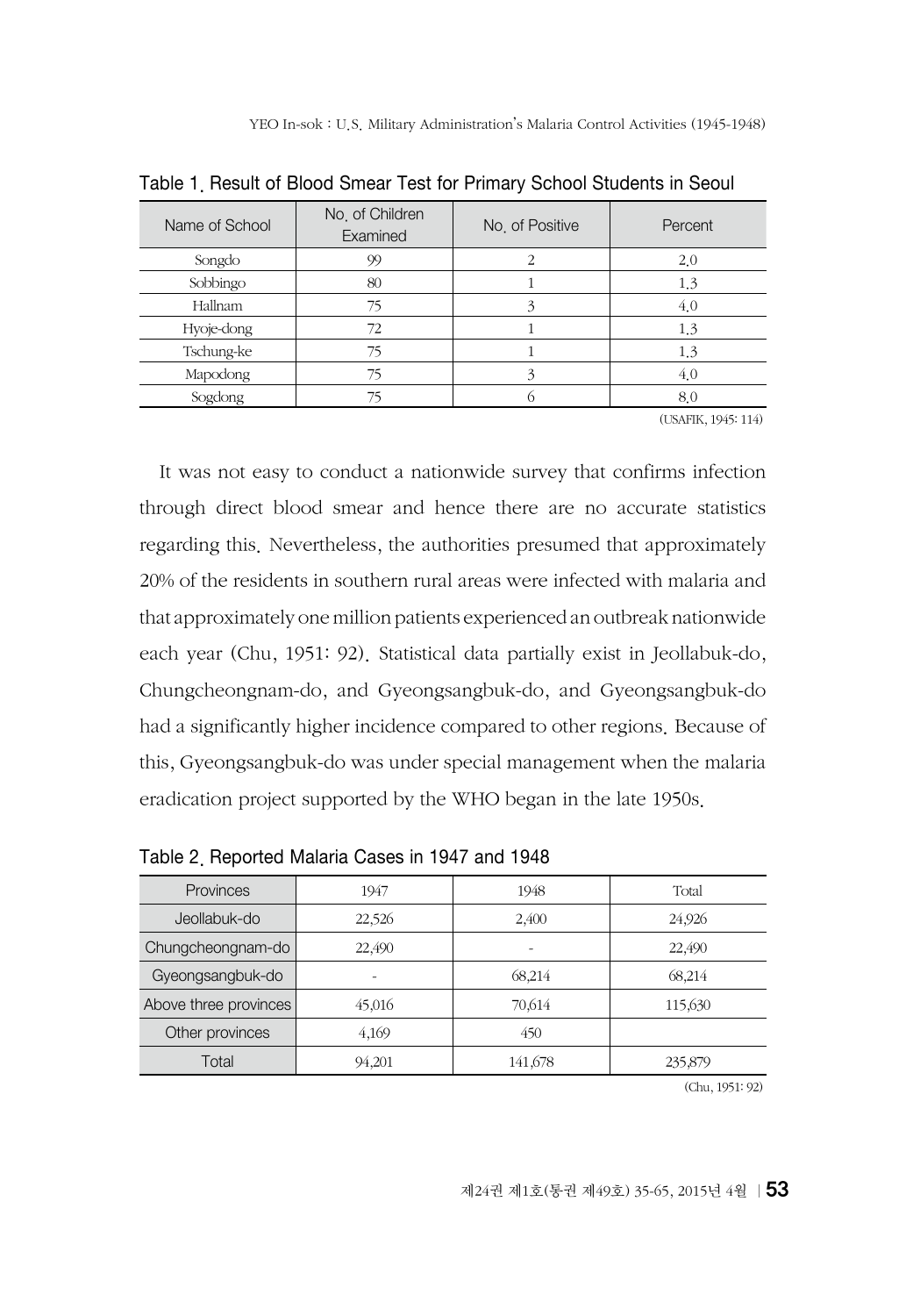YEO In-sok : U.S. Military Administration's Malaria Control Activities (1945-1948)

As shown above, the military government seems to have had substantial interest in malaria control and attempted management from the early stationing in South Korea. This can be quite surprising considering the fact that the malaria that broke out in South Korea was not as fatal as the outbreak that the U.S. military experienced in the South Sea Islands. It was much milder. The reason malaria was not designated as a legal infectious disease during the colonial era despite large number of malaria outbreaks is surmised to be the mild nature of Korean malaria. Nevertheless, even though Korean malaria was not as fatal as other infectious diseases, malaria was the most common disease for the U.S. military stationed in Korea. Actually, in terms of the nationwide prevalence of other infectious diseases such as cholera and typhus, there were few cases in the U.S. military. On the contrary, there was an endless stream of malaria patients within the troops throughout the summer even though a series of actions were taken, including DDT spray and mosquito repellent incense (Chu, 1952: 3). Moreover, although tertian malaria is not fatal, it substantially diminishes infected individuals' activity. In case of high malaria infection rate, the overall activity level of the group will dwindle, and hence the disease should never be overlooked. In that sense, malaria was a particularly important disease from an economic point of view. In Korea, which was an agricultural nation at the time, malaria patient outbreaks were focused on the busy season for farmers, i.e., from June to August. The labor loss due to malaria was serious, and it reduced agricultural productivity. Hence, malaria was a significant disease not only from the viewpoint of civilians' public health, but also from an economic perspective (Choi, 1949: 37).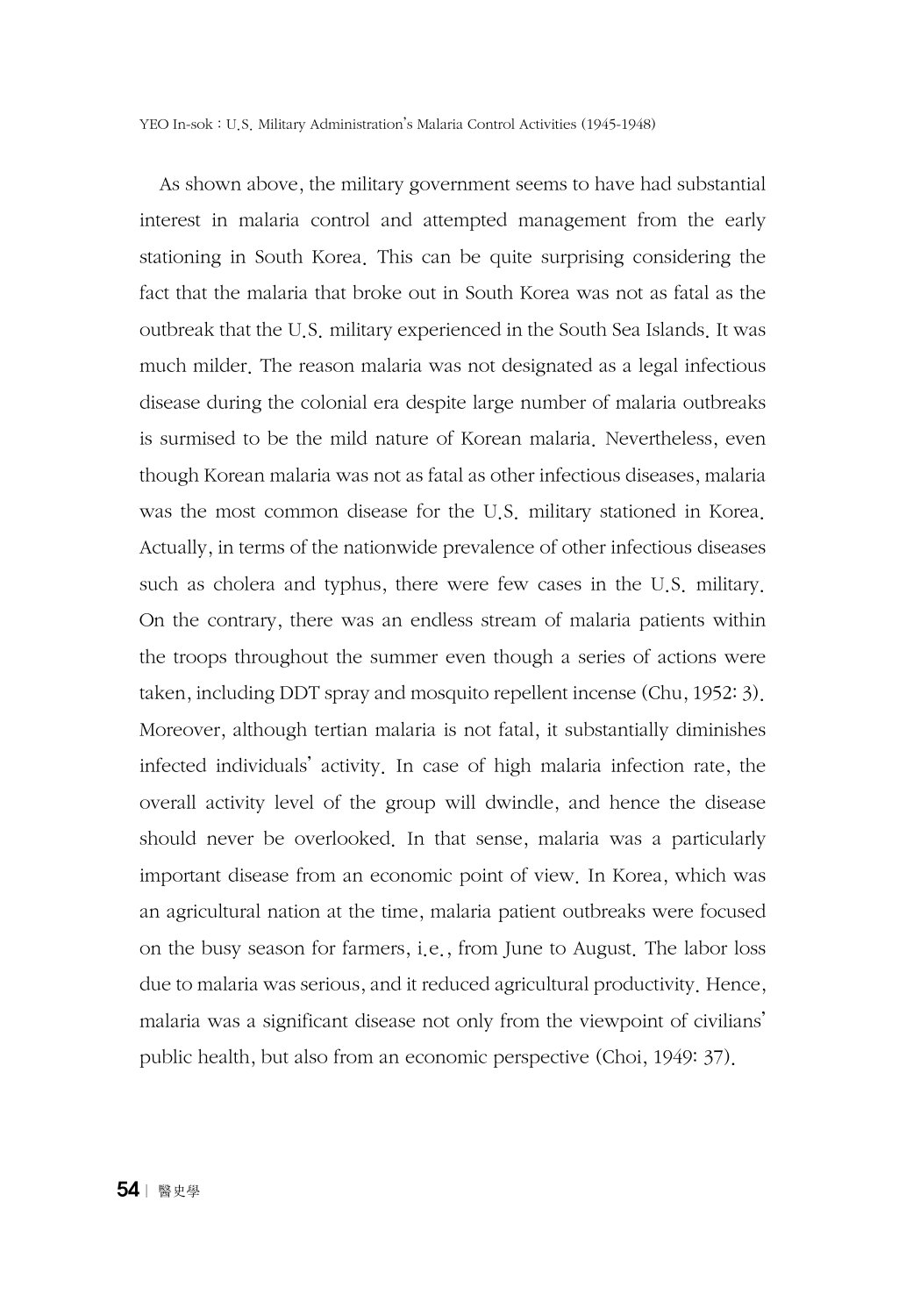#### 5. DDT and Malaria Control

Malaria control is conducted in two ways. The first is by administering medicine to infected individuals, and the second is by controlling vector insects, i.e., mosquitos. Even though controlling mosquitos is the more fundamental measure, it is nearly impossible to thoroughly prevent mosquito outbreaks due to mosquitos' broad range of origin locales. Hence, it has been common to focus on medicinal administrations. Actually, malaria management during the colonial era was also confined to quinine administrations to patients. The necessity for mosquito control was surely broached at the time, but mosquito control remained a mere principle due to its practical difficulty (Yeo, 2011: 72).

The development of DDT as a pesticide fundamentally changed the pessimism on mosquito control. Although DDT was initially synthesized in 1874, its effectiveness as a pesticide was found no sooner than 1939. DDT came into the spotlight as its effects on controlling mosquitos that carry malaria, which was most problematic during the Second World War, and on others lice that carry typhus fever were confirmed (Kinkela, 2011: 20). DDT possesses strong insecticidal effects and long residual effects while having been believed harmless to the human body or environment, all of which made DDT a miracle pesticide.

The spray of DDT can be largely divided into two ways. The first is to dust powder, which is usually used for the control of lice and fleas that carry typhus fever. The powder is directly perfused on clothing or blankets that vector insects mainly inhabit or on a person's hair or inside the sleeves, collars, underwear, etc. Sometimes it is perfused inside pants by loosening the belt. A 5% DDT solution made by diluting DDT powder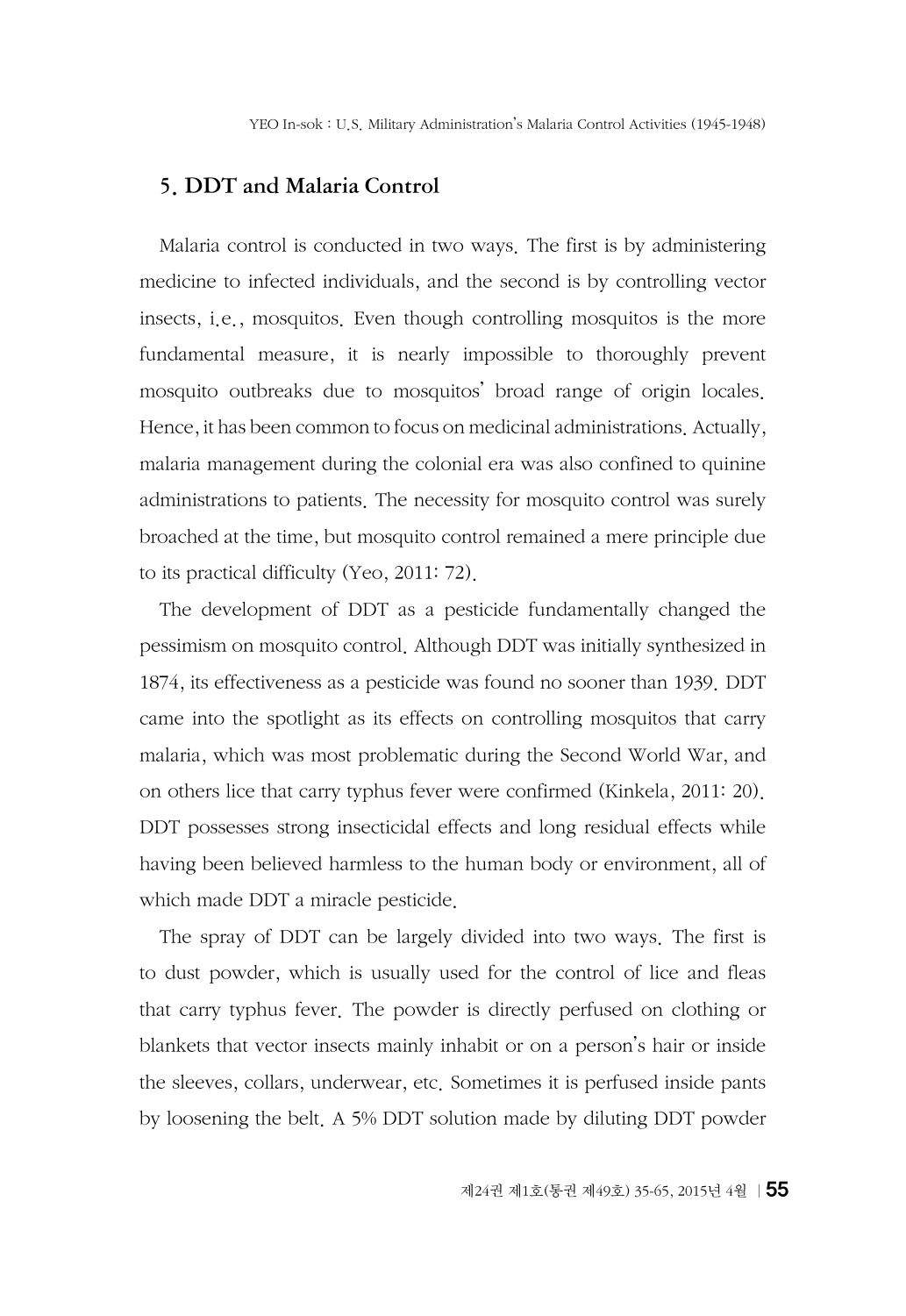in diesel oil or paraffin can also be sprayed. This is a method commonly used for controlling mosquitos and flies, and it is used to control vermin in houses where people reside or inside buildings. Spray is done on every inside surface where mosquitos or fly can sit, including walls, ceilings, chairs, tables, closets, etc. This maximizes the advantage of DDT, i.e., long residual effects, and the effects last for about three months after spray as long as it is not intentionally washed out.<sup>26)</sup>

Even though it is unknown exactly when DDT was first used in Korea, it is conjectured to be right after the U.S. military's stationing in South Korea. DDT spray was not regularly done. According to the rule, a temporary spray team consisting of approximately 20 people was organized right before the spray season to perform tasks and was dismissed afterward. Considering the nature of the work, spray teams were mainly composed of malaria control and survey detachments. In the case of South Korea, the " $179<sup>th</sup>$  Malaria Control Detachment" was in charge of mixing and supplying various pesticides in the field. Moreover, these people mainly organized a temporary spray team and they disinfected buildings in downtown Seoul that were once occupied by the Japanese so that people could use them. It is likely that DDT was first used by these people in South Korea.<sup>27)</sup>

On September  $26<sup>th</sup>$ , 1945, DDT solution was sprayed from the sky in Seoul for the first time.<sup>28)</sup> This was done to prevent the outbreak of diseases

<sup>26)</sup> Preventive Medicine Manual for all officers No. 2, Military Control of Insect and Snail Borne Diseases, Malaria and Insect-Borne Disease Control, United States Army Forces, Pacific, August, 1945. pp. 56-59.

<sup>27)</sup> RG 332, USAFIK, XXIV Corps, G-2, Historical Section, Records Regarding the Okinawa Campaign, USAMGIX, Box No. 19, Farmer's Weekly, Jan.-May 1947 thru Miscellaneous Notes & Personal Papers Alexander Lane Public Health & Welfare (6 of 7). p. 77.

<sup>28)</sup> Public Health and Welfare, RG 332, USAFIK, XXIV Corps, G-2, Historical Section, Records Regarding the Okinawa Campaign, USAMGIX, Box No. 19, Farmer's Weekly, Jan.-May 1947 thru Miscellaneous Notes & Personal Papers Alexander Lane Public Health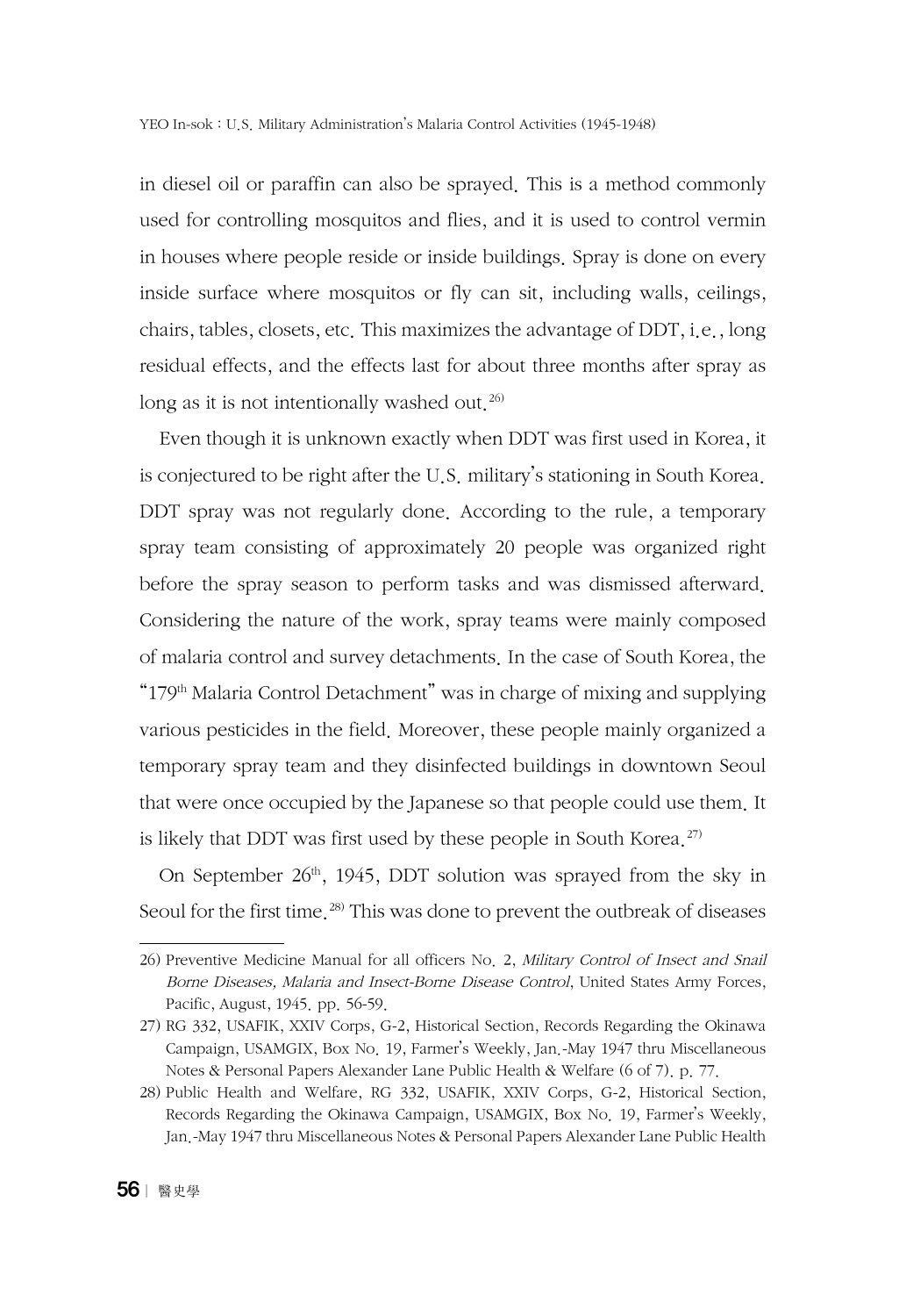that are carried by flies and mosquitos. Starting from November, DDT residual spray was done once a month on trains, buses, trams, jails, school, factories, etc.<sup>29)</sup> DDT spray was performed in refugee camps and clinics every other month. Since the repatriators from the North were highly likely to possess carriers of typhus fever, Seoul where they gathered, deserved special attention. Therefore, vaccination, along with DDT dusting, was performed on residents in seven regions that were thought to have an especially high risk. $30$ )

DDT spray was concentrated in urban areas such as Seoul, especially the residential area of the U.S. military. This was primarily done to prevent a mosquito outbreak in the U.S. military's stationing regions, but broader regions surrounding the troops also required spray, as malaria could not be prevented only by managing the barracks due to the mobility of mosquitos. Hence, paraffin, diesel oil, etc. were perfused along with DDT in the U.S. military's stationing regions or cities in order to extensively get rid of mosquitos.31) The extermination of mosquitos through DDT spray where the U.S. military was stationed was led by the U.S. military, but other cities needed Koreans to play such a role. In addition, an educational program was also underway encouraging people to avoid mosquito outbreaks inside their homes and to be careful not to be bitten by mosquitos during a night out. Examining how the malaria control program unfolded by looking at the Chungcheongbuk-do case, a task force sprayed DDT and paraffin

<sup>&</sup>amp; Welfare (4 of 7). p. 153.

<sup>29)</sup> Medical History (1 October 1945 to 31 December 1945), Headquarters XXIV Corps Office of the Surgeon, APO 235. p. 100. .

<sup>30)</sup> Headquarters United States Army Forces in Korea, Office of the Military Governor, Bureau of Public Health and Welfare, Public Health Bureau Activities for the Week ending 10 November 1945. USAMGIK Box 19, p. 80.

<sup>31)</sup> USAMGK, part III, p. 89.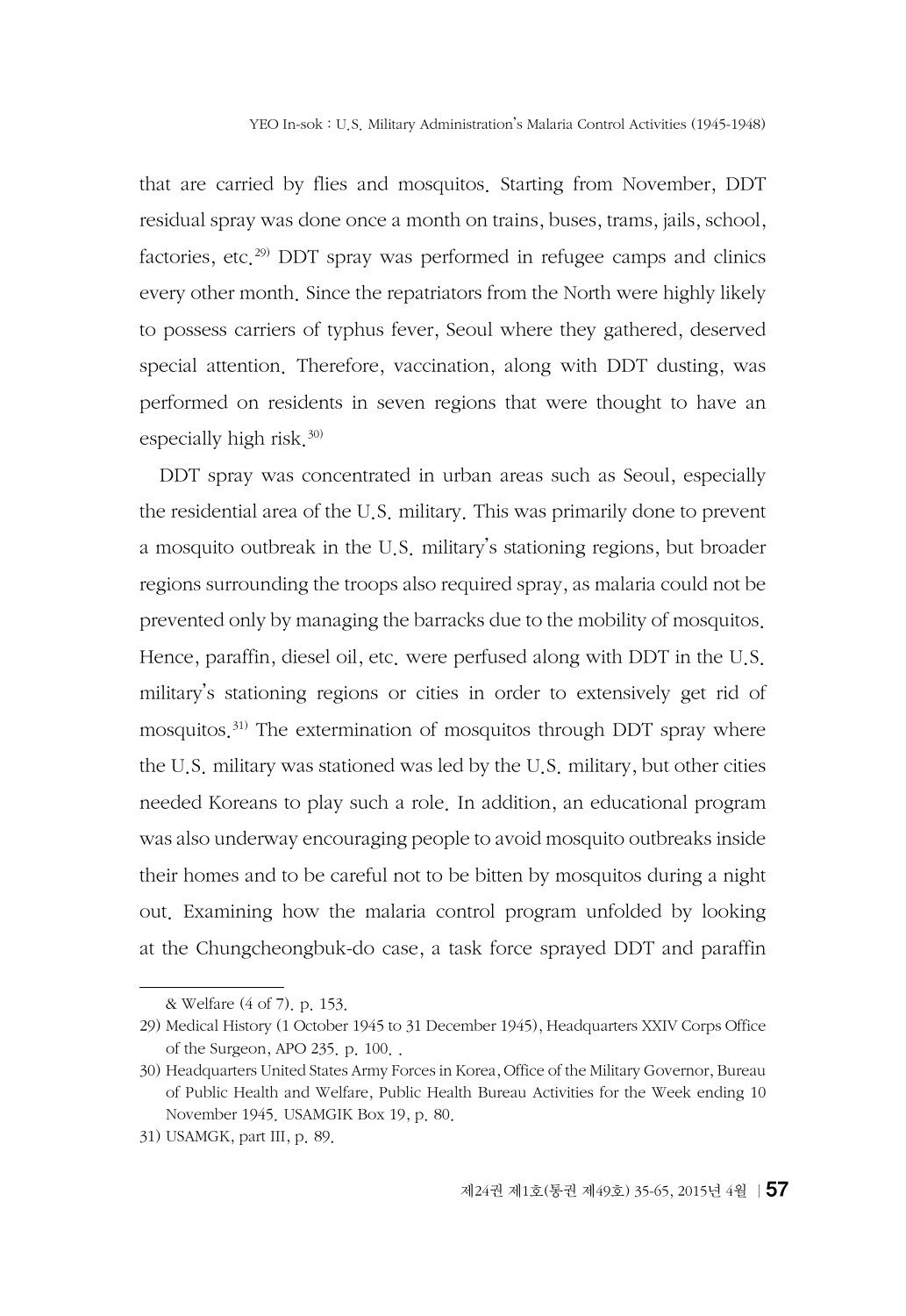all over downtown once a month, disinfected the insides of houses, and ran the educational program that encourages people to be careful not to be bitten by mosquito at night.<sup>32)</sup> DDT was distributed to pharmacies throughout Korea to be sold<sup>33)</sup> and even to households for free.<sup>34)</sup> From time to time disinfection activities ran into trouble depending on the DDT supply situation. In the summer of 1948, the DDT supply shortage was so severe that the malaria management project in Seoul and Gyeongsangbukdo almost stopped.35)

Although the National Chemical Laboratory in Seoul succeeded in manufacturing DDT by February  $1946<sup>36</sup>$  most of the DDT used in Korea depended on imports.<sup> $37)$ </sup> Japan also used to import the final product of DDT to begin with. Since DDT has an active component of 10%, Japan imported condensed DDT and used it after mixing it with 90% talc. In May of 1946, DDT production was approved in Japan, and independent DDT production became possible in Japan (Sams, 1998: 85).

Although DDT was effective, it was not easy to control mosquitos. For example, the malaria infection rate was very high in southern rural areas, at approximately 20% and hence required more active mosquito control work than any other region. There are many rice paddies in southern rural areas, and mosquitos usually propagate in stagnant water such as rice paddies. Hence, DDT should have been sprayed in rice paddies for mosquito control. However, direct DDT spray on rice paddies was not an option,

<sup>32)</sup> Public Health and Welfare, USAMGIK Box 20, p. 223..

<sup>33)</sup> Dongailbo, 1 February, 1947.

<sup>34)</sup> Dongailbo, 4 June, 1947.

<sup>35)</sup> USAMGIK, APO 235 Unit 2, Monthly Report of Public Health and Welfare Activities for July, 1948. p. 1.

<sup>36)</sup> Dongailbo, 26 February 1946.

<sup>37)</sup> Kyunghyangshinmun, 24 April, 1947.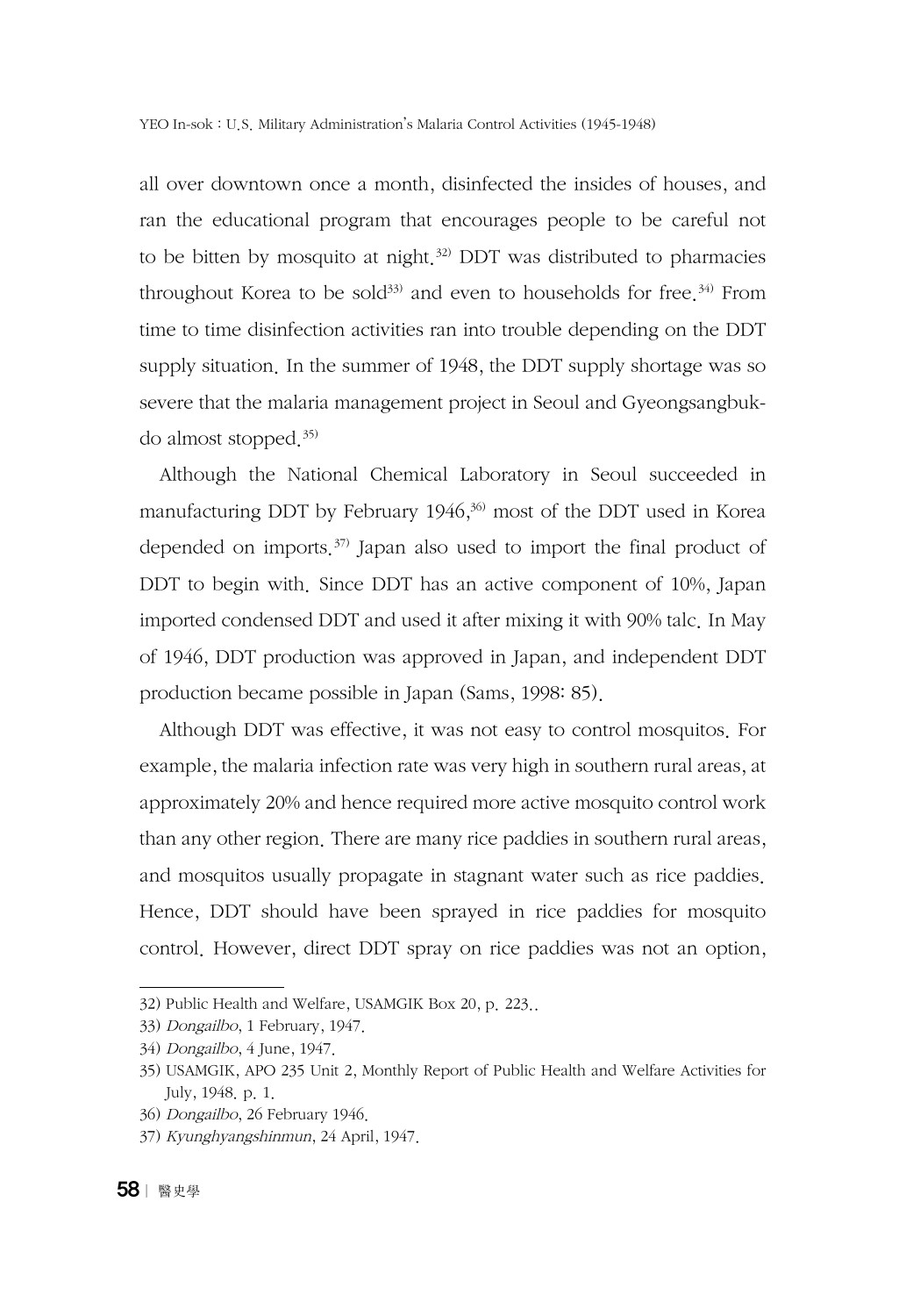as DDT spraying kills rice.<sup>38)</sup> Hence, there was not much to do in terms of mosquito control in rural areas where the actual infection rate was high.

The problem was not confined to DDT spray. Mosquito control was more effectively done through collaboration with the engineering battalion.<sup>39)</sup> As stagnant water is a common place for mosquito propagation, it was possible to get rid of such mosquito propagation spots by making gutters to drain the water or filling puddles themselves. However, it was hard to expect this kind of direct action from the engineering battalion in Korea. Although a shortage of hands was the primary reason, a more serious problem was that randomly draining water from or filling in rice paddies regarded as the mosquito propagation origin was nearly impossible in Korea.

In fact, although the U.S. military suffered as a result of the malaria outbreak in the early phase of the Pacific War, it became able to systematically respond to malaria as experience and knowledge accumulated along with DDT development. This fact is clearly reflected in the manual published by MacArthur Headquarters right after the end of the war for controlling insect-borne diseases including malaria, as previously mentioned. However, when closely looking at the contents of the manual, there are several parts that are not applicable to the South Korean situation, as the manual was written based on experiences on the battlefields in the South Sea islands. For example, extensive DDT spray using airplanes was

<sup>38)</sup> Interview: Bureau of Public Health Chung Chong Namdo, Capt. William H. Townsend, 17 Apr 46. RG 332, USAFIK, XXIV Corps, G-2, Historical Section, Records Regarding the Okinawa Campaign, USAMGIX, Box No. 19, Farmer's Weekly, Jan.-May 1947 thru Miscellaneous Notes & Personal Papers Alexander Lane Public Health & Welfare (6 of 7). p. 22.

<sup>39)</sup> The Medical Department of the United States Army, Preventive Medicine in World War II, vol. II. Environmental Hygiene, p. 202. Office of the Surgeon General Department of the Army, 1955.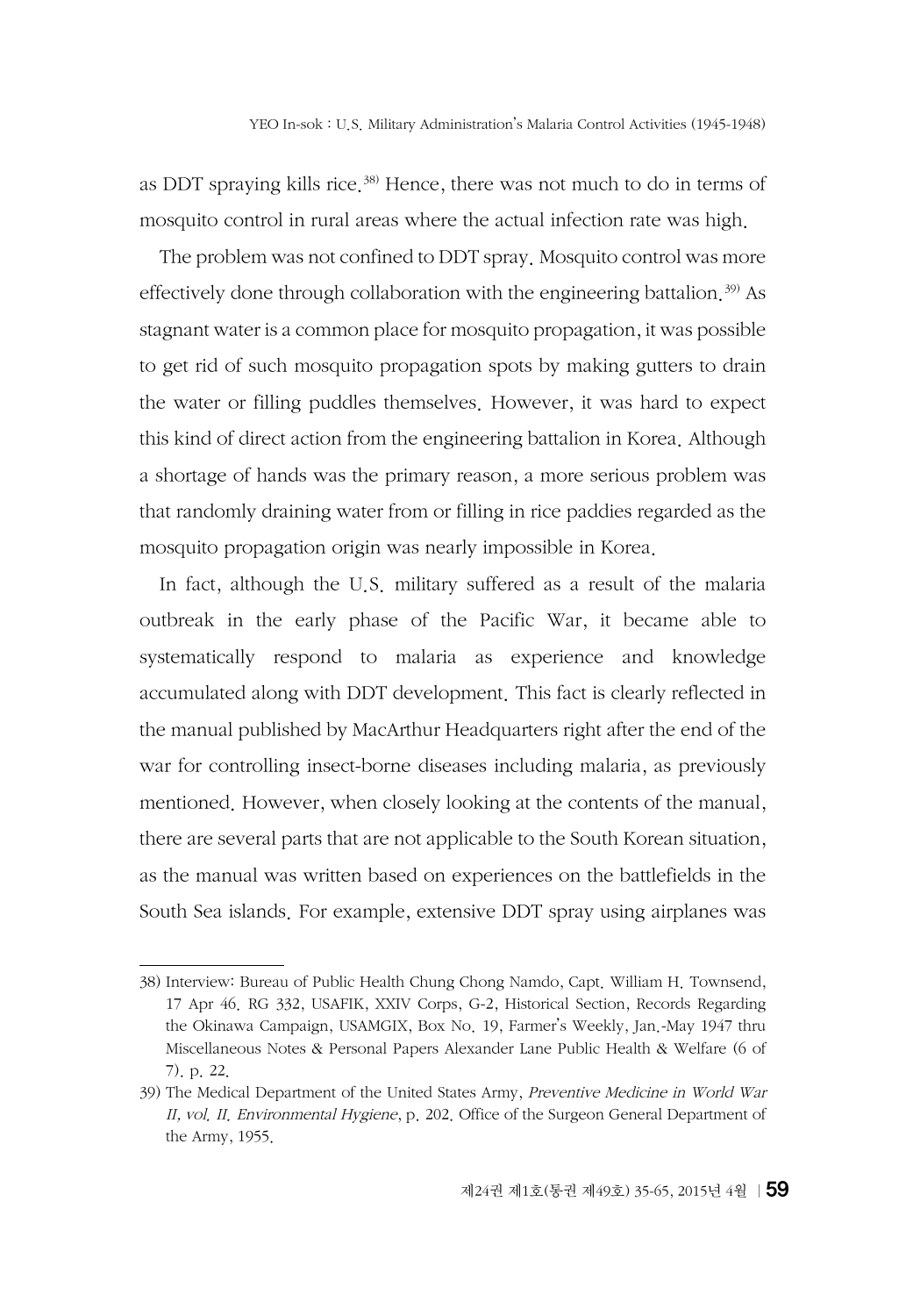possible and engineering battalions could fill in the puddles of mosquito outbreaks using heavy machinery in the islands. However, it was not easy to directly apply such methods to South Korea. Hence, the anti-malaria activities through mosquito control were inevitably limited to some extent.

### 6. Conclusion

The anti-malaria activities led by the U.S. military government come to an end with the termination of military administration. Then, can we judge the anti-malaria activities during the military administration to be successful? It is hard to give a definite answer. Most of all, the decision on whether something is a success or a failure, differs depending on the criteria for success. Nevertheless, an indirect answer can be made by showing the changes from the previous period, i.e., the colonial period. First of all, the greatest change was the direct extermination activity on malaria's vector insect, i.e., the mosquito. As mentioned before, this was thanks to the development of the strong pesticide DDT. The malaria control during the colonial era relied on posterior measures such as quinine doses for prevention or treatment, rather than vector insect control, which can fundamentally prevent a disease outbreak. However, following the emergence of DDT, a transition toward a more fundamental direction of vector insect control became possible. One thing to point out is that DDT's potential damage to the human body or the environment was not seriously considered since there was little recognition of the side effects of DDT at the time. Moreover, the establishment of a more prompt and accurate report system about outbreak patients and of reliable disease statistics were improved compared to the past. Meanwhile, these improvements were not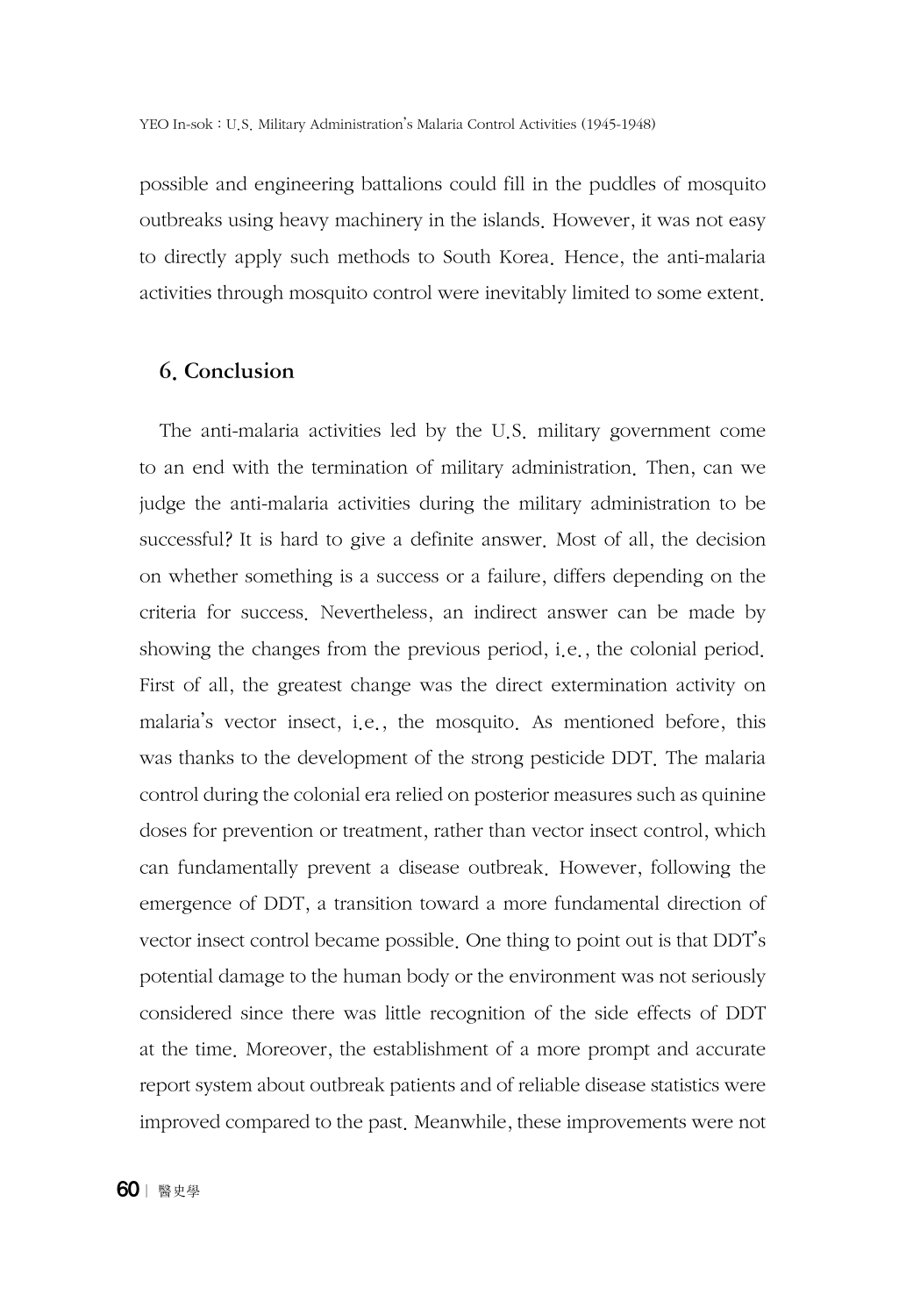just confined to malaria, but involved the overall disease report systems.

Of course, there were several limitations. For example, as the activity was mainly focused on cities and regions where the U.S. Army resided, regions with more severe malaria sometimes received little prevention support. Anti-malaria activities were conducted during the Korean War, and a nationwide malaria eradication project followed, which was supported by the WHO in the late 1950s. In particular, the malaria eradication project was the first large-scale project supported by the WHO, and it proves the fact that malaria was given first priority in public health at the time. Hence, the military administration's anti-malaria activities are significant, in that they provided a starting point for anti-malaria projects conducted afterwards.

Received: Mar. 02, 2015; Reviewed: Mar. 16, 2015; Accepted: Apr. 14, 2015

Keywords: anti-malaria activities, malaria, DDT, mosquito, vector control, U.S. military government

#### **REFERENCES**

#### Primary Sources

<Archival Sources>

Interview: Bureau of Public Health Chung Chong Namdo, Capt. William H. Townsend, 17 Apr 46. RG 332, USAFIK, XXIV Corps, G-2, Historical Section, Records Regarding the Okinawa Campaign, USAMGIX, Box No. 19, Farmer's Weekly, Jan.-May 1947 thru Miscellaneous Notes & Personal Papers Alexander Lane Public Health & Welfare (6 of 7).

RG 332, USAFIK, XXIV Corps, G-2, Historical Section, Records Regarding the Okinawa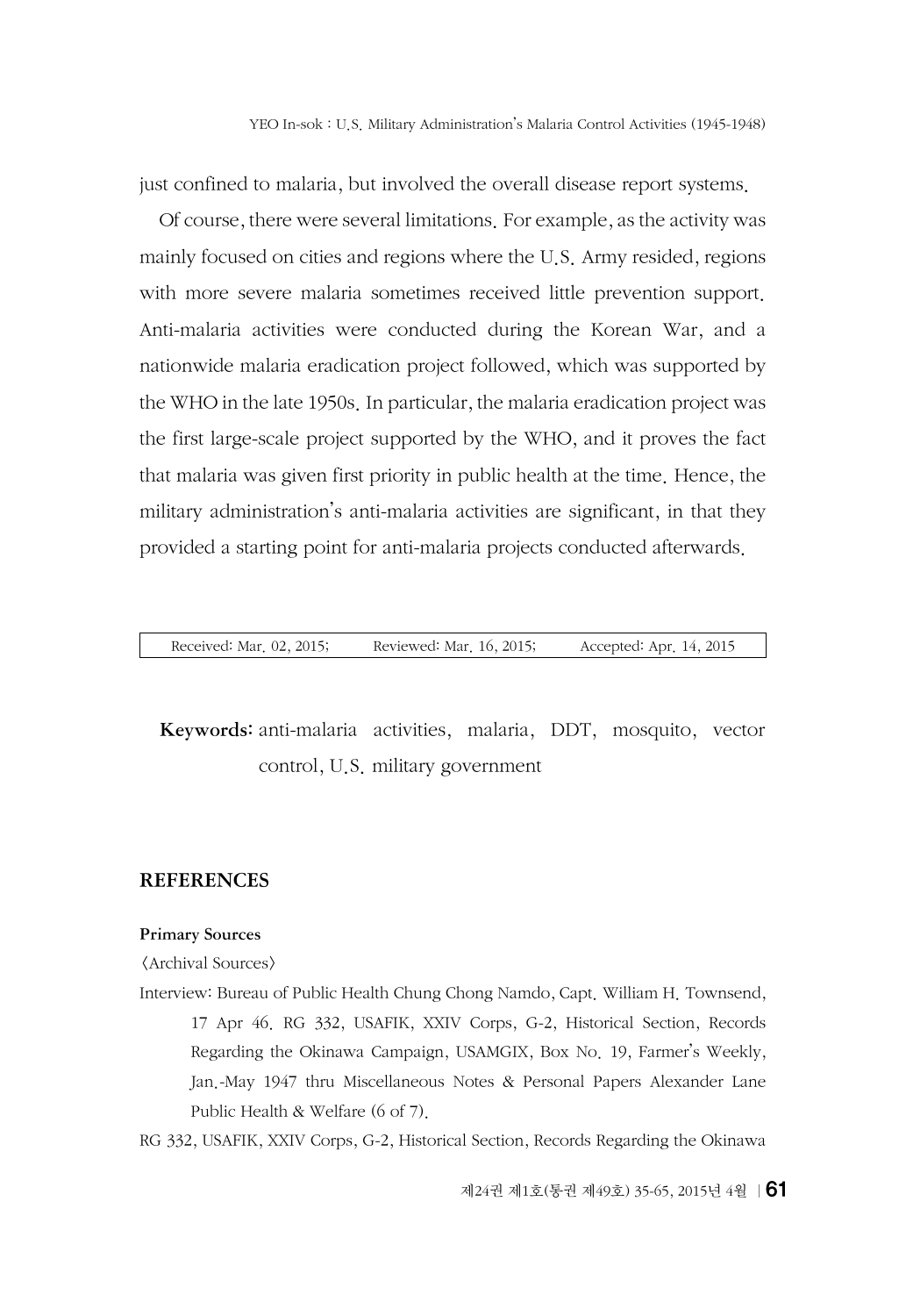YEO In-sok : U.S. Military Administration's Malaria Control Activities (1945-1948)

Campaign, USAMGIX, Box No. 20.

Summation of Non-Military Activities in Japan and Korea, No. 2, 1945.

- Historical Summation, Department of Public Health and Welfare, September 1945 May 1947, RG 407, Entry No. 368, Box no. 2066.
- SCAP, Summation of Non-Military Activities in Japan and Korea for September-October 1945, Section 19.
- Public Health and Welfare, RG 332, USAFIK, XXIV Corps, G-2, Historical Section, Records Regarding the Okinawa Campaign, USAMGIX, Box No. 19, Farmer's Weekly, Jan.-May 1947 thru Miscellaneous Notes & Personal Papers Alexander Lane Public Health & Welfare (4 of 7).

Headquarters United States Army Military Government in Korea (HUSAMGIK), APO 235 Unit 2. History of the Department of Public Health and Welfare to May 1947.

Historical Summation, Department of Public Health and Welfare, September 1945 - May 1947, RG 407, Entry No. 368, Box no. 2066.

<Published Primary Sources>

- 中央防役硏究所, 『大韓民國 保健社會部 中央防役硏究所 要覽』第2號 (서울: 大旺印刷所, 1955).
- Choi, Chai Chang, Public Health in Korea (1949).
- Chu, In Ho, Public Health Report in Korea (Headquarters Combined Hospital Facilities 3rd and 14th Field Hospitals, 1951).
- The Medical Department of the United States Army, Preventive Medicine in World War II, vol. II. Environmental Hygiene (Office of the Surgeon General Department of the Army, 1955).
- Preventive Medicine Manual for all officers No. 2, Military Control of Insect and Snail Borne Diseases, Malaria and Insect-Borne Disease Control (United States Army Forces, Pacific, August, 1945).
- 207th Malaria Survey Detachment APO 301. Mosquito Fauna of Japan and Korea (Office of the Surgeon HQ. 8th Army APO 343, 1950).
- TB MED 208, War Department Technical Bulletin, Medical and Sanitary Data on Korea, Dec 1945.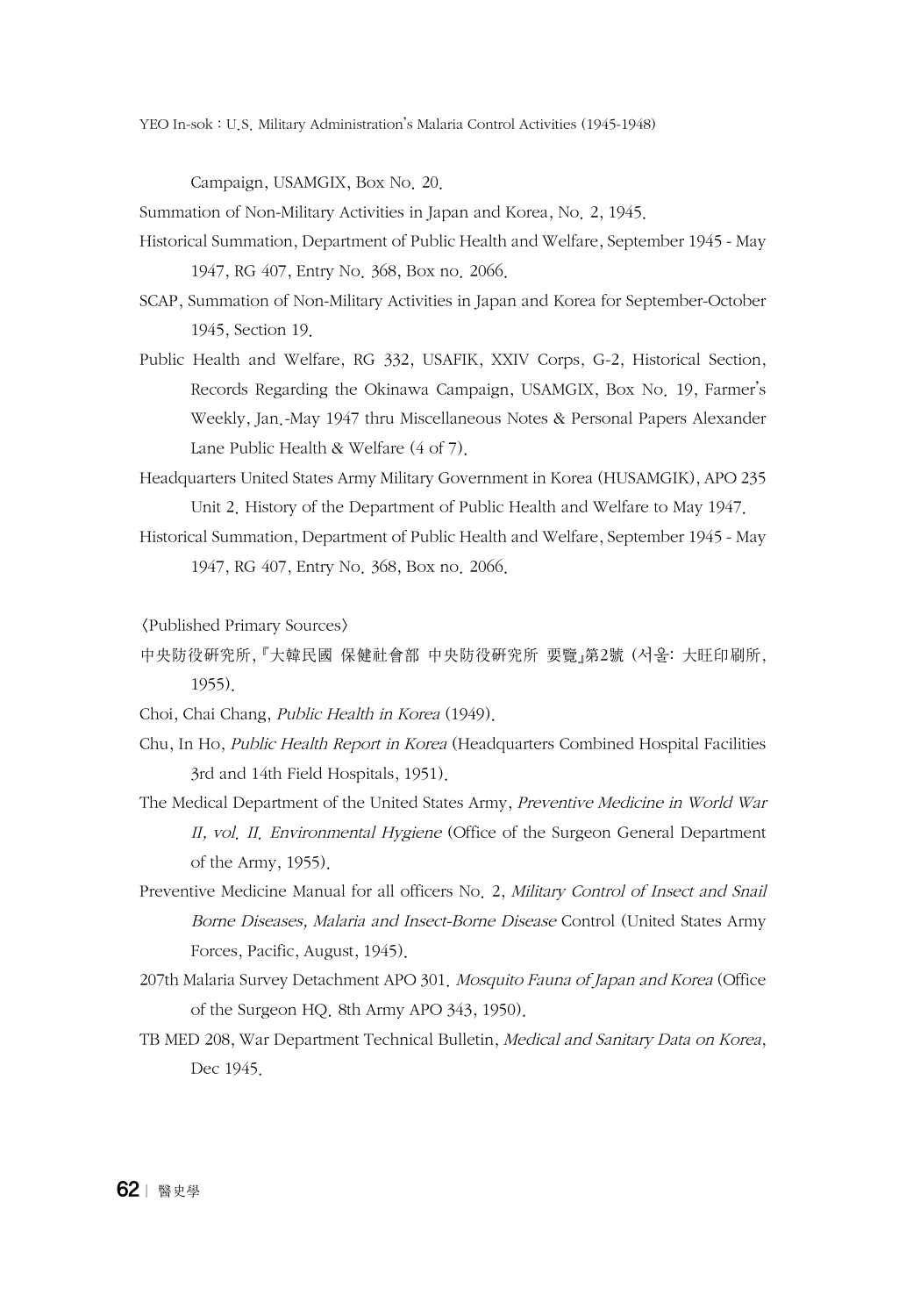#### Secondary Sources

- Choi, Chai Chang, The American Medicine in Korean Medical History (Seoul, Younglim Cardinal, 1996).
- Kim, Young Kyu, "Rethinking the Public Health Policy of the United States Army Military Government in Korea 1945-1948," MA thesis, KAIST, 2011.
- Kinkela, David, DDT and the American Century: Global Health, Environmental Politics, and the Pesticide That Changed the World (Chapel Hill: University of North Carolina Press, 2011).
- Sams, Crawford, Medic: The Mission of an American Military Doctor in Occupied Japan and Wartorn Korea (New York: Routledge, 1998).
- Shin, Jwa-Seop, "The Policy of the United States Army Military Government in Korea toward Public Health and Medicine in Occupied South Korea," Korean Journal of Medical History 9-2 (2000), pp. 212-232.
- Roh, Jae-hoon, "Choi Young-tae, the Pioneer of Industrial Health," Yonsei Journal of Medical History 2-3 (1998), pp. 366-370.
- Shin, Young-Jeon and Seo, Jae Hee, "The Role of 10 Medical Doctors Trained in the US under the US Military Government in Korean Public Health Administration," Health Policy and Management 23 (2013), pp. 196-206.
- Yeo, In-sok, "A History of Malaria in Modern Korea 1876-1945," Korean Journal of Medical History 20-1 (2011), pp. 53-82.
- Yeo, In-sok, "Christian Hospitals and Their Contribution to Korean Society during the Korean War," Yonsei Journal of Medical History 15-2 (2012), pp. 7-28.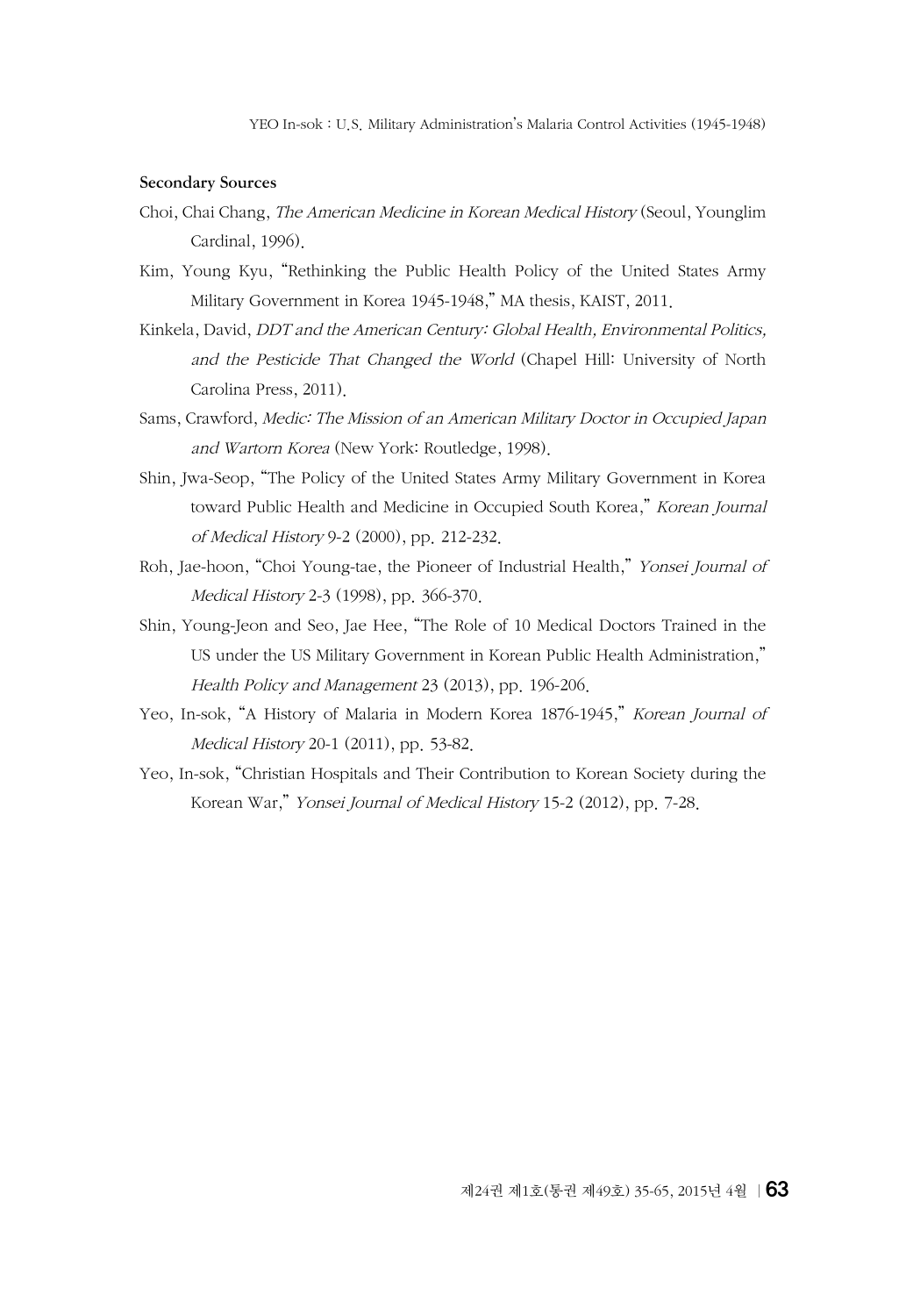-Abstract-

# U.S. Military Administration's Malaria Control Activities (1945-1948)\*

YEO In-sok\*\*

\*\* Department of Medical History & Institute for History of Medicine, College of Medicine, Yonsei University, Seoul, KOREA

To prevent and control infectious diseases was one of the major concerns of U.S. military government when they stationed in Korea in 1945. It was because the spread of various infectious diseases can cause social unrest and they can also affect the U.S. military. Malaria was one of the most important infectious diseases to which the U.S. military had been paying special attention. The U.S. military received a severe damage during the Pacific war with Japan due to malaria. It was said that more soldiers were lost by malaria than by battle itself. The bitter experience they had during the war made them accumulate more systematic and practical knowledge against malaria. As a result, by the end of the war, the U.S. military could run more than hundreds of units specialized in controlling malaria. Thanks to such a preparation, they could immediately begin their anti-malaria activities in Korea soon after the World War II. Although the vivax malaria, which is the dominant type in Korea, is not as much a fatal type as that

<sup>\*</sup> This work was supported by the Ministry of Education of the Republic of Korea and the National Research Foundation of Korea (NRF-2012R1A1A2040197).

<sup>\*\*</sup> Department of Medical History & Institute for History of Medicine, College of Medicine, Yonsei University

Address: 50-1, Yonsei-ro, Seodaemun-gu, Seoul, 120-752, KOREA Tel: 82-2-2228-2472 / E-mail: isye[o@yuhs.ac](mailto:jerryq@yuhs.ac)

Received: Mar. 02, 2015; Reviewed: Mar. 16, 2015; Accepted: Apr. 14, 2015